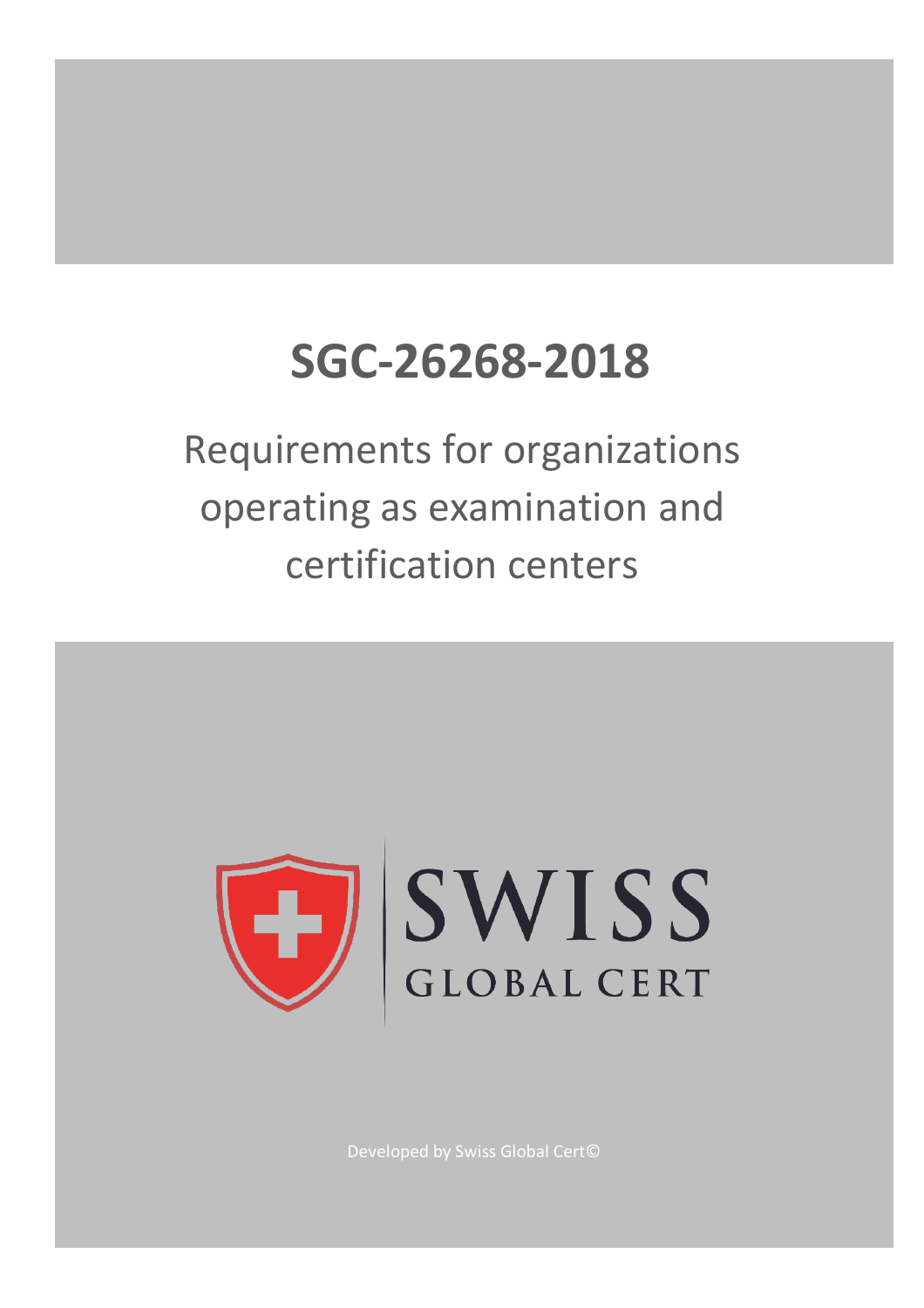

# **Contents**

| 1. |        |                                                                                  |  |  |  |  |  |  |  |
|----|--------|----------------------------------------------------------------------------------|--|--|--|--|--|--|--|
| 2. |        |                                                                                  |  |  |  |  |  |  |  |
|    | 2.1.   |                                                                                  |  |  |  |  |  |  |  |
|    | 2.2.   |                                                                                  |  |  |  |  |  |  |  |
|    | 2.3.   |                                                                                  |  |  |  |  |  |  |  |
|    | 2.4.   |                                                                                  |  |  |  |  |  |  |  |
| 3. |        |                                                                                  |  |  |  |  |  |  |  |
|    | 3.1.   |                                                                                  |  |  |  |  |  |  |  |
|    | 3.2.   |                                                                                  |  |  |  |  |  |  |  |
|    | 3.3.   |                                                                                  |  |  |  |  |  |  |  |
| 4. |        |                                                                                  |  |  |  |  |  |  |  |
|    | 4.1.   |                                                                                  |  |  |  |  |  |  |  |
|    | 4.2.   |                                                                                  |  |  |  |  |  |  |  |
|    | 4.3.   |                                                                                  |  |  |  |  |  |  |  |
| 5. |        |                                                                                  |  |  |  |  |  |  |  |
|    | 5.1.   |                                                                                  |  |  |  |  |  |  |  |
|    | 5.2.   |                                                                                  |  |  |  |  |  |  |  |
|    | 5.2.1. |                                                                                  |  |  |  |  |  |  |  |
|    | 5.2.2. |                                                                                  |  |  |  |  |  |  |  |
|    | 5.3.   |                                                                                  |  |  |  |  |  |  |  |
|    | 5.3.1. |                                                                                  |  |  |  |  |  |  |  |
|    | 5.4.   |                                                                                  |  |  |  |  |  |  |  |
| 6. |        |                                                                                  |  |  |  |  |  |  |  |
|    | 6.1.   |                                                                                  |  |  |  |  |  |  |  |
|    | 6.2.   |                                                                                  |  |  |  |  |  |  |  |
|    | 6.3.   |                                                                                  |  |  |  |  |  |  |  |
|    | 6.4.   |                                                                                  |  |  |  |  |  |  |  |
|    | 6.5.   |                                                                                  |  |  |  |  |  |  |  |
|    | 6.6.   |                                                                                  |  |  |  |  |  |  |  |
|    | 6.7.   | Control of the Employees Involved in the Examination / Certification Process  20 |  |  |  |  |  |  |  |
|    | 6.8.   |                                                                                  |  |  |  |  |  |  |  |
|    | 6.9.   |                                                                                  |  |  |  |  |  |  |  |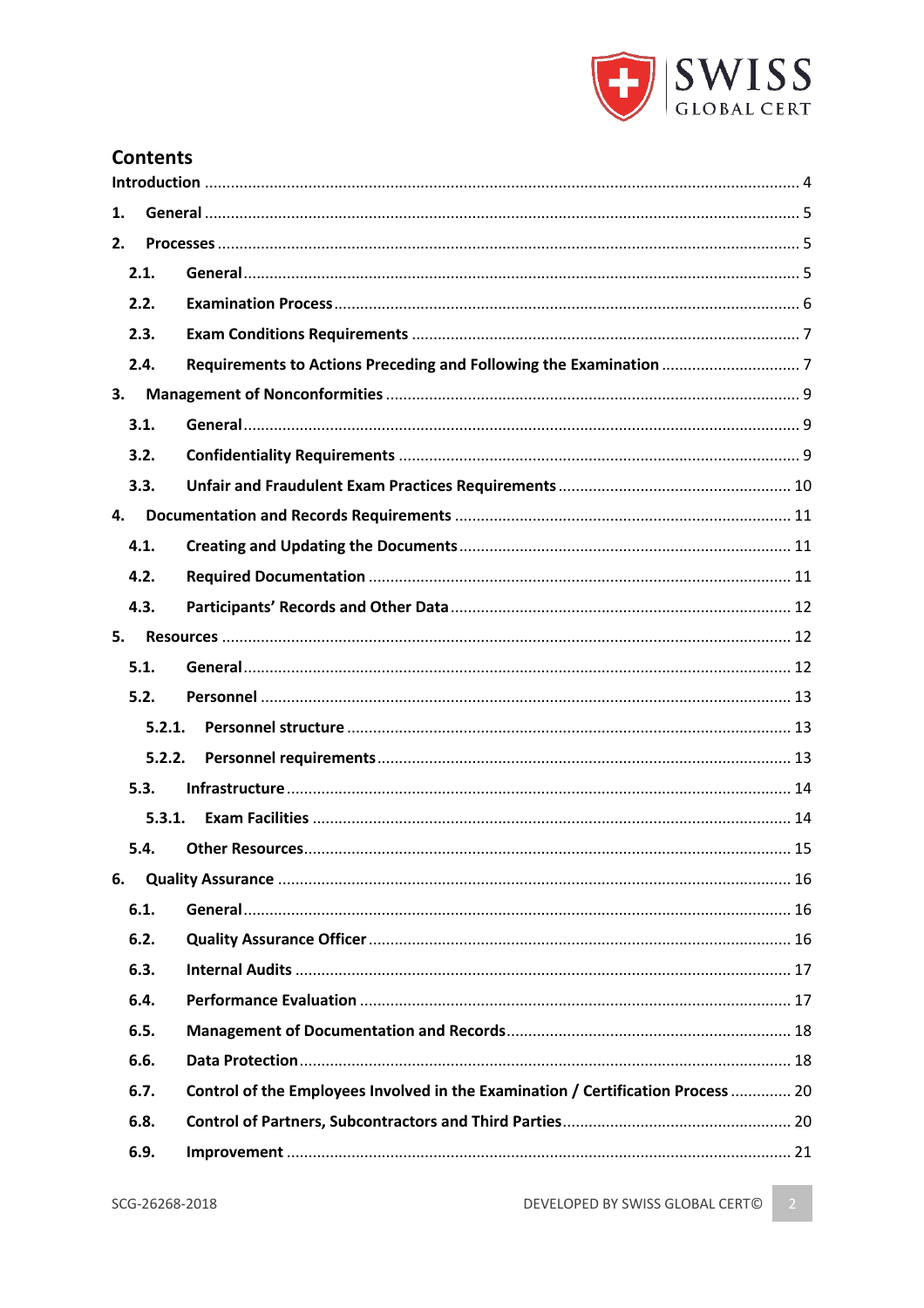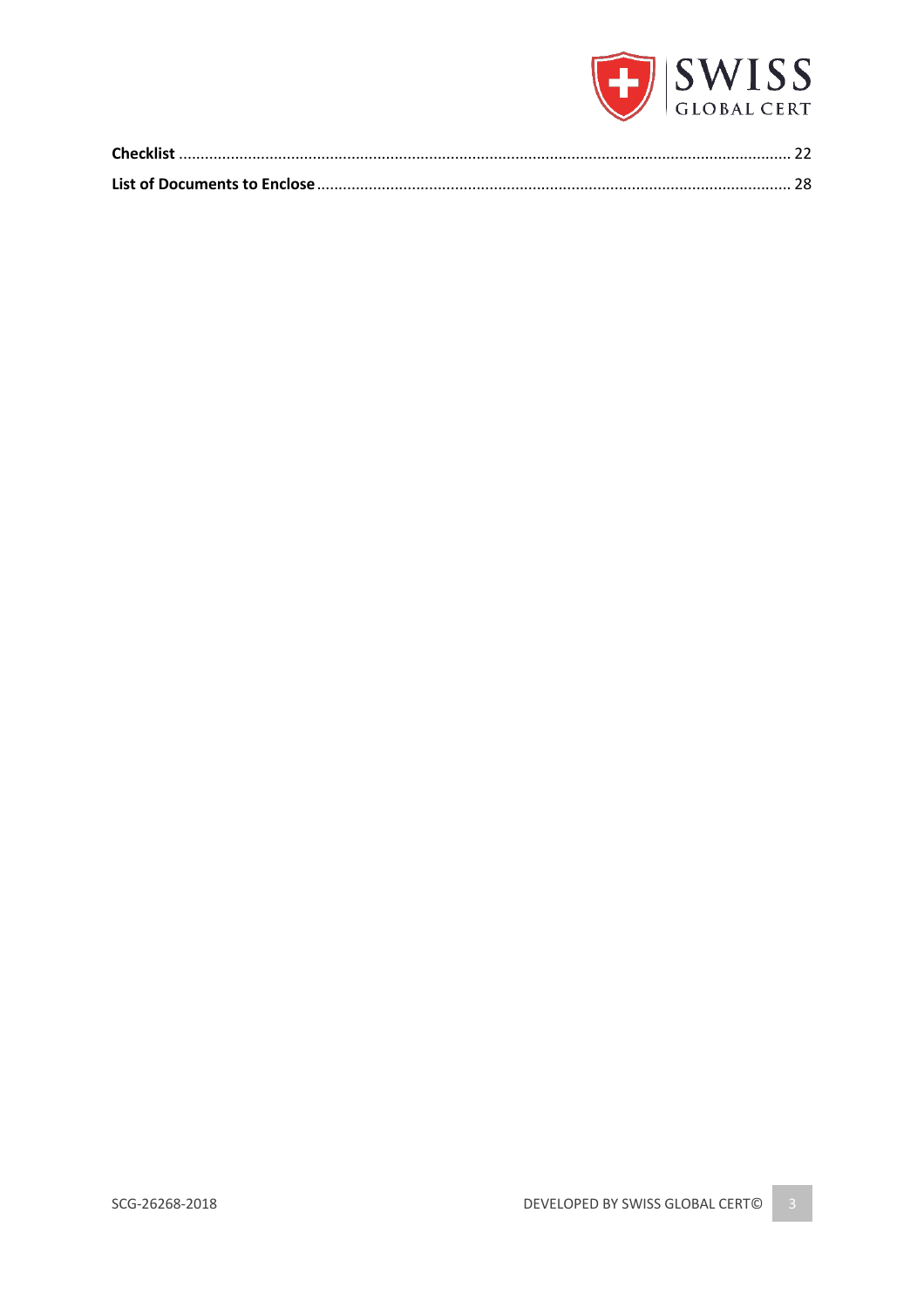

# **Introduction**

This standard was developed by the Swiss Global Cert©. The main goal and intention of this standard is to improve the examination and certification process by establishing requirements and rules that can be applied as guidance by the organizations that are engaged in the examination or certification process.

This document contains general requirements for the organizations that provide and/or conduct examinations or certifications as part of their core business or their additional services. The requirements represent a set of rules regarding organizing and conducting the exams, including the actions preceding and following the exams; resources requirements; tasks and responsibilities of the personnel; involvement of clients and partners; documentation, and other factors relevant in this context.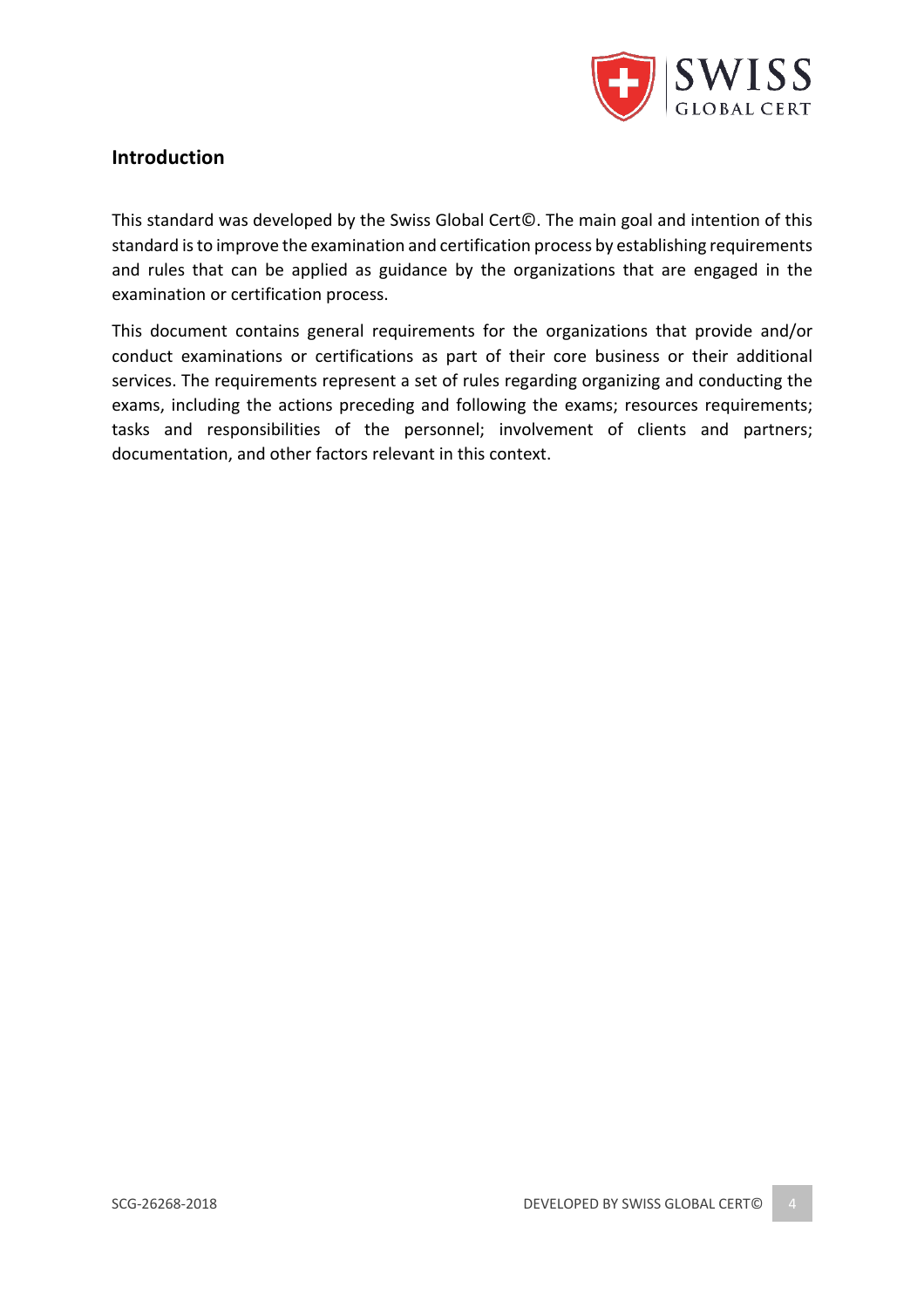

# **1. General**

1.1. The exam center must be a registered legal body.

1.2. The exam center must have a clearly documented structure, policies, quality standards and core processes.

1.3. The exam center must take measures to segregate its activities in a way that allows it to act as an independent body at all times.

If the exam center is a part of a larger organization and does not represent its core business, appropriate measures have to be taken to ensure independent and objective examination and certification process. If the exam center that is a part of a larger organization provides services to the employees of this organization, special procedures must be implemented to safeguard the objectivity, impartiality and confidentiality of the examination and certification process.

1.4. If the exam center is also a training provider, appropriate measures have to be taken to make sure that both of these activities are conducted independently and do not impede the objectivity, impartiality and confidentiality of each other. E.g. the trainer of the course cannot be the examiner or the proctor of the exam after the course ; the trainer cannot have the access to the exam materials etc.

1.5. The exam center is obligated to document the segregation of activities as well as the measures to ensure it, and be able to prove their implementation.

# **2. Processes**

# **2.1. General**

2.1.1. The exam center must have established and documented processes.

The processes must be defined and documented taking into consideration the structure of the entire company and the points of intersection with other organizational units of the company, subcontractors or partners.

2.1.2. If the exam center is a part of a larger organization, it must provide the evidence that its processes are independent of the processes of other organizational units.

2.1.3. Core processes and supporting processes necessary for carrying out the core processes must be defined. The inputs and outputs of these core and supporting processes must be established. Processes have to be designed in a way that ensures traceability and enables quality control.

2.1.4. The processes must be monitored and measured within the scope of the quality assurance system in order to allow for their continuous improvement and optimization.

2.1.5. The processes as well as requirements or guidelines concerning the implementation of these processes must be communicated to all the relevant employees of the exam center.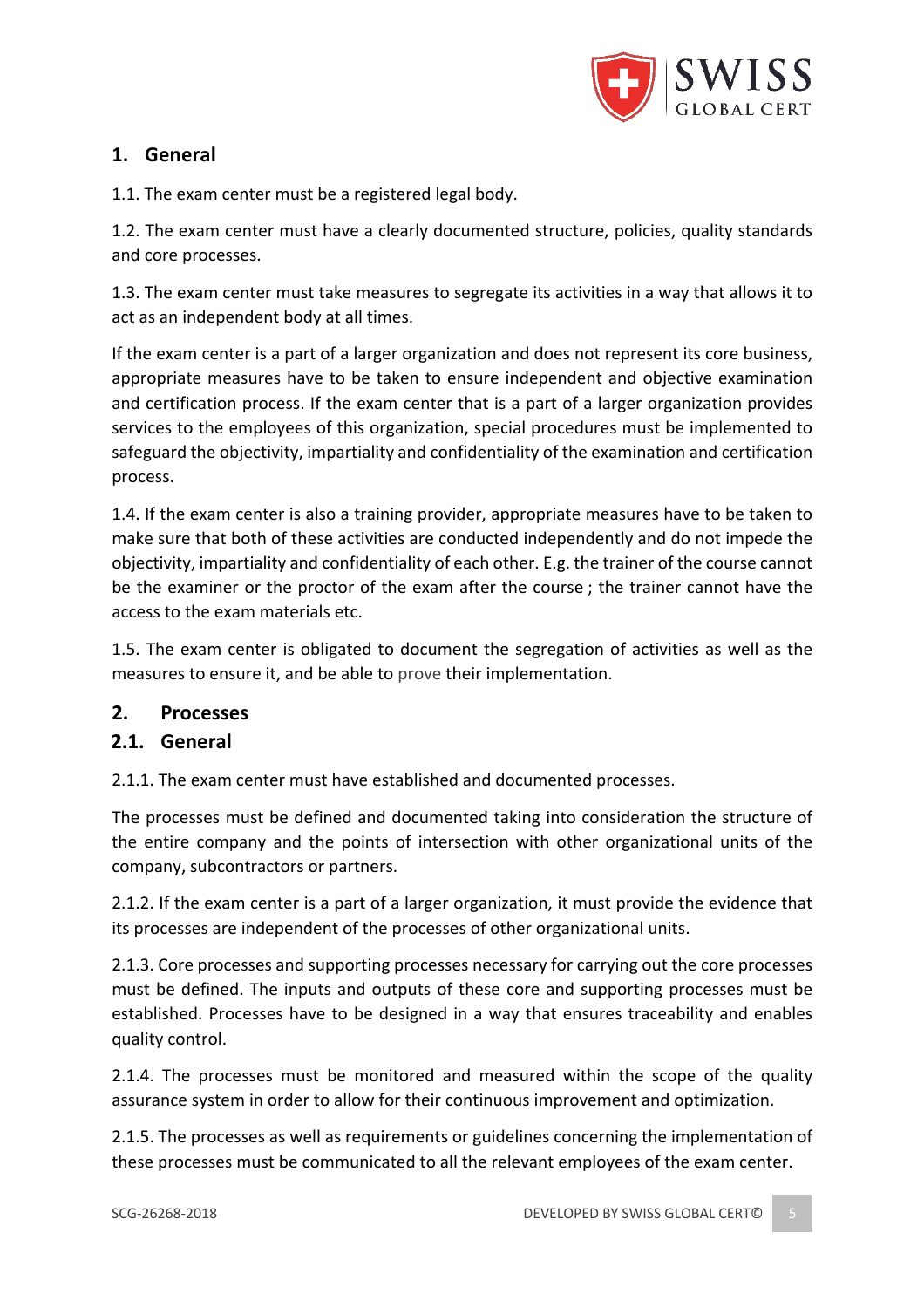

2.1.6. The processes must be appropriate with regard to the products/services of the exam center. Information about the products/services of the exam center should be publicly accessible to the customers, potential customers and partners.

2.1.7. The products/services as well as the processes built around them must be designed based on the customer requirements, partner requirements and quality objectives relevant for the products/services. For that, expectations of the customers and stakeholders (such as examination boards, exam owners etc.) must be collected and analyzed.

2.1.8. The main processes in the context of the examination and certification centers are examination and certification processes. The supporting processes depend on every examination type.

### **2.2. Examination Process**

2.2.1. The examination and certification process in the context of an examination and certification center can be considered as its main product/service. This process must be designed in a way that provides results that are as conform as possible.

2.2.2. The examination and certification processes must be organized in a way that ensures fairness and objectivity of the exam results as well as the impartiality of the parties involved in the process.

2.2.3. The examination and certification process must be based on :

- general objective requirements to the examination and certification process
- quality objectives relevant for the specific examination type
- requirements established by the examination scheme owner
- customer requirements and feedback.

2.2.4. Before the release of every examination/certification, the exam center must conduct and protocol the test release in order to make sure that the exam/certification fulfills all these requirements. Respective changes must be made in case the designed examination process does not satisfy the requirements.

2.2.5. The examination process requirements must also be reviewed and changed when :

- this is required by the scheme owner ;
- this is required by the customers (upon consultation with the scheme owner) ;
- the exam center sees an improvement potential (upon consultation with the scheme owner).

2.2.6. The examination process requirements must nonetheless be reviewed at least every 2 years.

2.2.7. Minimum process requirements regarding the examination conditions as well as the activities preceding and following the examination must be kept according to this standard.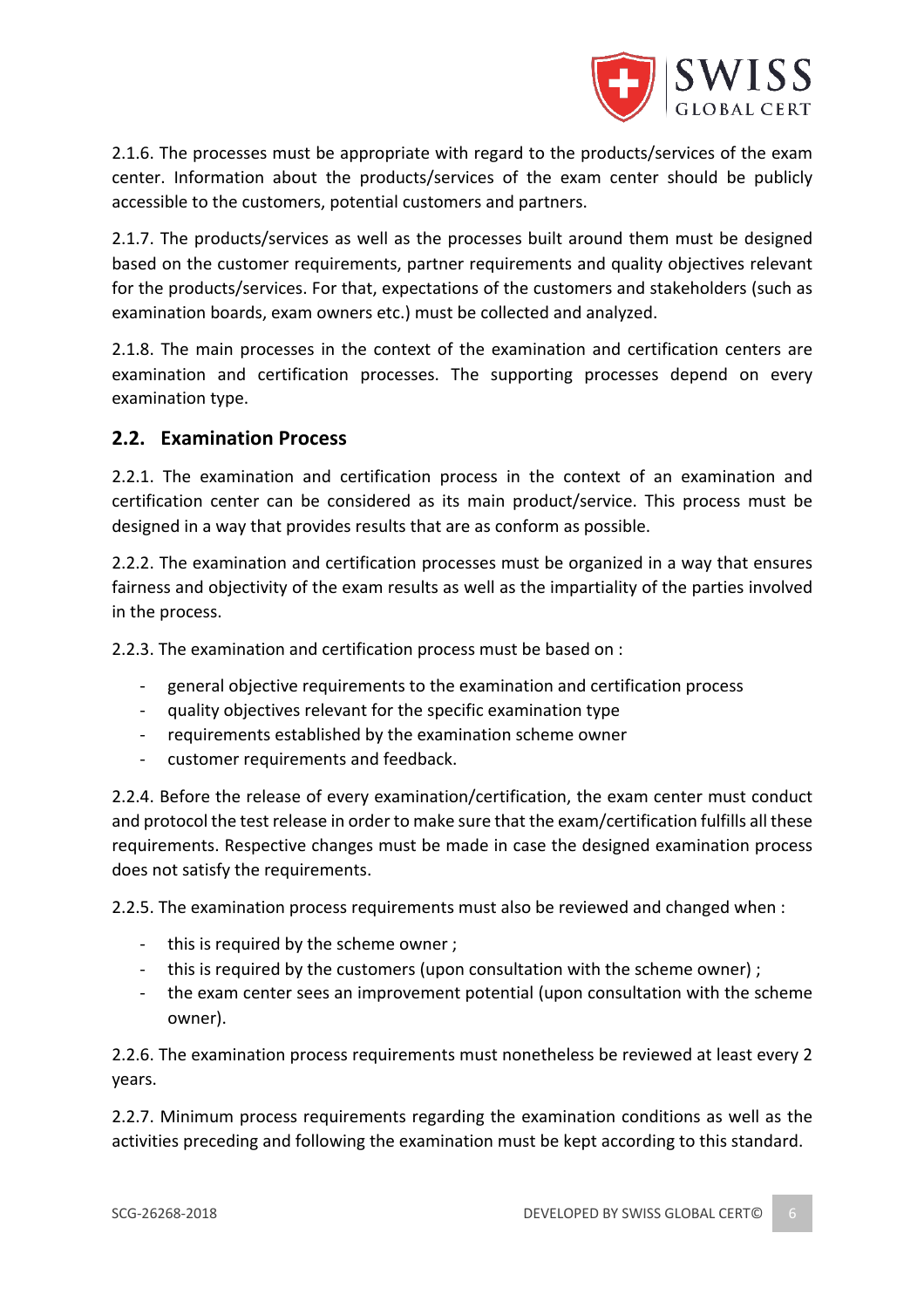

# **2.3. Exam Conditions Requirements**

2.3.1. The exam center has to maintain appropriate conditions for the examination and certification process. The conditions may differ depending on the exam type, but need to provide maximum impartiality and objectivity of the examination process and ensure the elimination of any fraudulent examination behavior.

These conditions have to be documented by the exam center and be communicated with all the personnel involved in the examination and certification process.

2.3.2. The conditions must contain, among others, following rules (unless required otherwise based on the exam type) :

- It is not allowed that the exam contents and exam questions are disclosed to the participants before the exam ;
- It is prohibited that any copies, screenshots or pictures of the exam contents are made by the participants ;
- It is not allowed that the participants talk to each other;
- It is prohibited that the participants use private books, papers or other materials and supplies that would provoke fraudulent exam practices;
- It is required that the examiner/proctor does not leave the examination room for the whole duration of the exam ;
- It is required that the proctor verifies the identity of the participants before starting the exam ;
- It is required that all the participants become familiar with the general exam conditions as well as the exam process before the exam start. This can be made directly before the exam by the examiner/proctor or in other appropriate ways ;
- It is only allowed that the examiner/proctor answers questions concerning the examination process or in case any problems occur (e.g. technical errors);
- It is prohibited that the examiner/proctor talks to the participants, answers questions about the exam contents, involves or lets the participants involve in unfair or fraudulent exam behavior in any other way.

2.3.3. The exam center must also establish measures that need to be taken in case of breach or neglect of these conditions.

2.3.4. In case any of these conditions do not apply to a certain exam type, the exam center must provide a document (e.g. exam process description) that contains an explanation why the condition is not applicable.

# **2.4. Requirements to Actions Preceding and Following the Examination**

2.4.1. The exam center is obligated to establish, document and execute necessary procedures and processes that precede or follow the examination process but are nonetheless vital for it.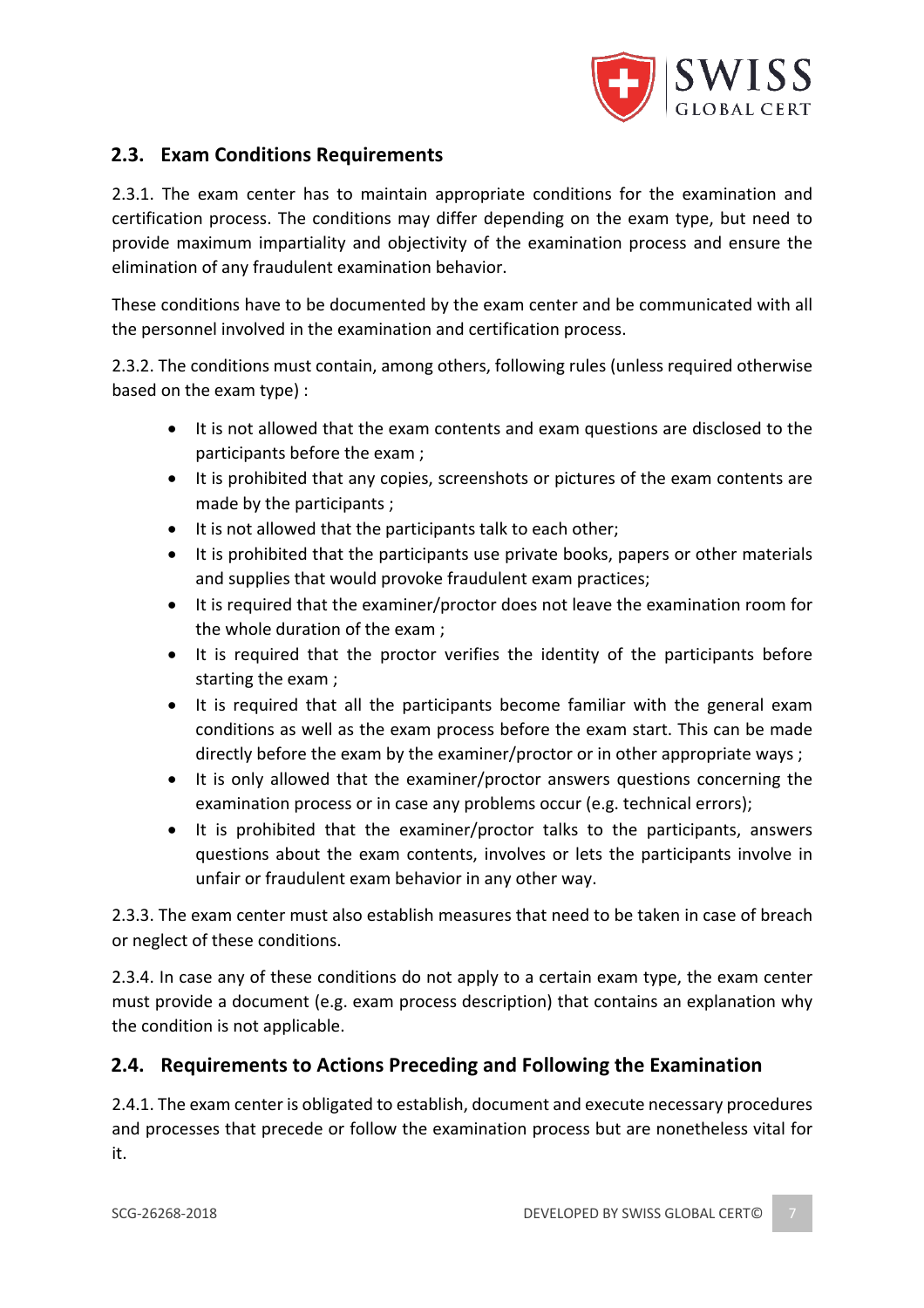

2.4.2. The exam center must establish an appropriate application process. The application forms, conditions and requirements must be publicly accessible to all the interested persons.

2.4.3. The exam center must establish a procedure for checking and verifying the fulfillment of the application requirements of the candidates. The exam center should appoint employees responsible for this task.

2.4.4. The exam center must establish policies to ensure that the participants with disabilities are not disadvantaged during the examination process.

2.4.5. The exam center is obligated to make publicly available the price for every exam.

2.4.6. The exam center must establish a payment procedure. The payment information and conditions must be available for the candidates either before or directly after the application process.

2.4.7. The exam center must establish and document an adequate, appropriate and objective examination assessment process. The applicants and candidates should be able to access the information about the assessment criteria.

2.4.8. The exam center is obligated to grant a confirmation of successful passing the exam in the form of a certificate. The certificate must contain information that is necessary to identify:

- holder of the certificate;
- exam center ;
- exam module / certification scheme ;
- exam date or date of issuing the certificate ;
- expiration date ;
- certificate (certificate number).

2.4.9. In case the certificate or the granted certification expires after a certain period of time, the exam center must inform the participants about the recertification prerequisites, conditions, criteria and process.

2.4.10. The participants that did not pass the exam must be informed about the opportunity and conditions of repeating the exam, if such opportunity exists.

2.4.11. The exam center must enable and encourage customer feedback via telephone, email, online form or in other appropriate way.

2.4.12. The exam center must establish a procedure to analyze customer feedback and develop improvement suggestions.

2.4.13. The exam center must establish and document a procedure for dealing with appeals and customer complaints in appropriate and timely manner.

2.4.14. Throughout the examination process, including the ante- and post-examination activities, the exam center must ensure sufficient and timely communication with the applicants, candidates and participants.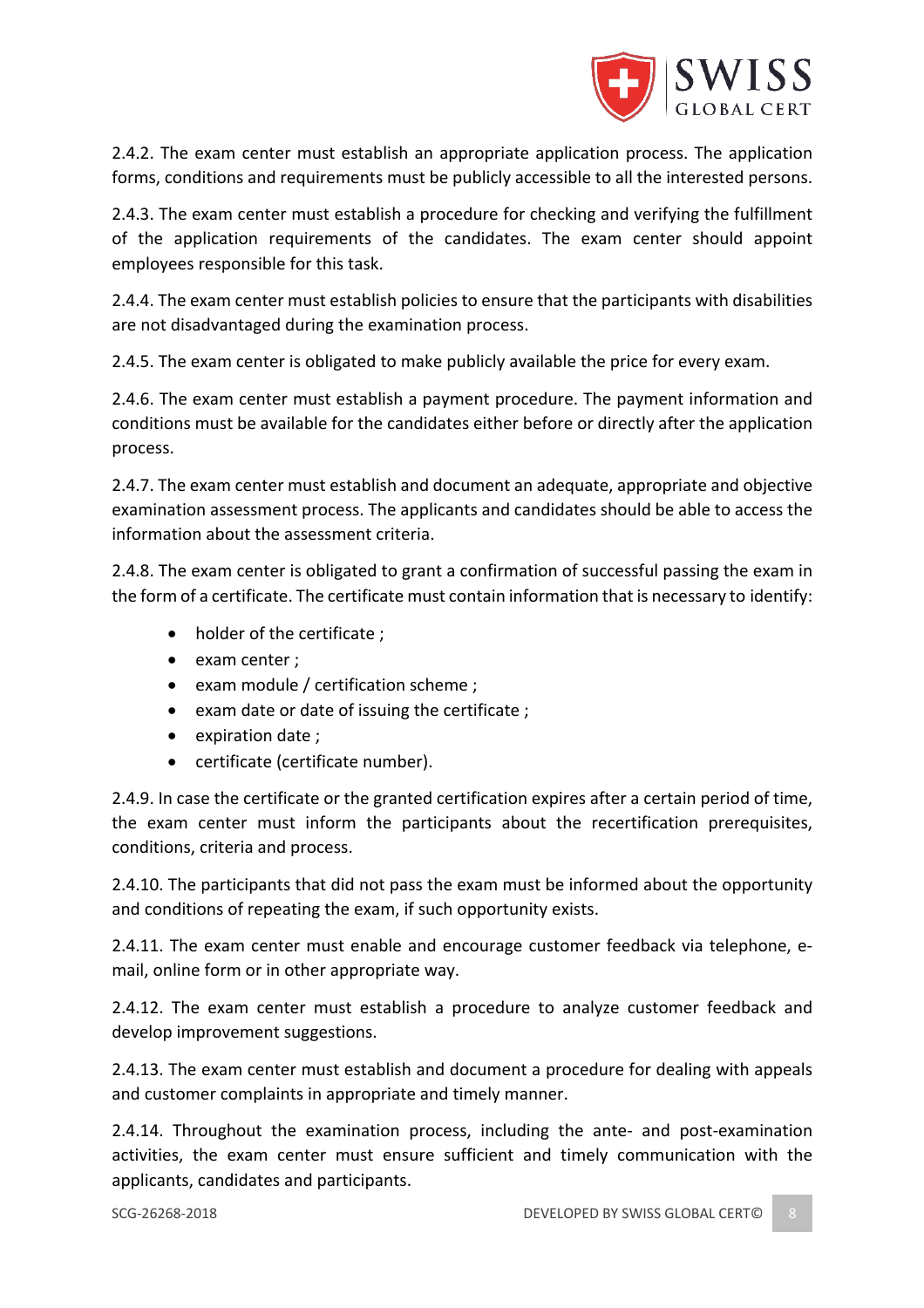

# **3. Management of Nonconformities**

# **3.1. General**

In the context of exam centers, nonconformities can be defined as any activities or processes involving internal or external parties that lead to infringement of fair and objective examination and certification process.

3.1.1. The exam center must determine and analyze existing or potential nonconformities based on its processes and objectives.

The exam center must establish possible sources of nonconformities, both internal and external.

3.1.2. Measures must be taken in order to eliminate existing nonconformities or prevent the appearance of the potential ones.

3.1.3. All the reported or disclosed nonconformities must be documented along with their causes and the actions that the exam center intends to take in order to eliminate or prevent them.

# **3.2. Confidentiality Requirements**

3.2.1. The exam center must make sure that confidentiality is maintained on every stage of the examination and certification process and take measures to control and protect confidential information.

The process of managing and protecting confidential information must be documented and communicated to all the personnel involved in the examination or certification process.

3.2.2. The exam center must require that its internal and external employees as well as their partners or subcontractors that are involved in the examination or certification process in any way, sign a document containing clauses that prohibit to disclose following information in any form or way:

- Examination contents (e.g. exam questions, exam tasks, access to exam question pool) ;
- Participants' data (including personal data and exam results or status) ;
- Information regarding business processes and business operations (companyspecific) ;
- Any financial information that is not publicly available.

3.2.3. The exam center has to require that the exam participants sign a non-disclosure agreement or a document containing non-disclosure clauses with regard to sharing the exam contents in any form or way.

The non-disclosure agreements or other documents regarding confidentiality must establish the measures that have to be taken if breaches of such agreements and documents occur.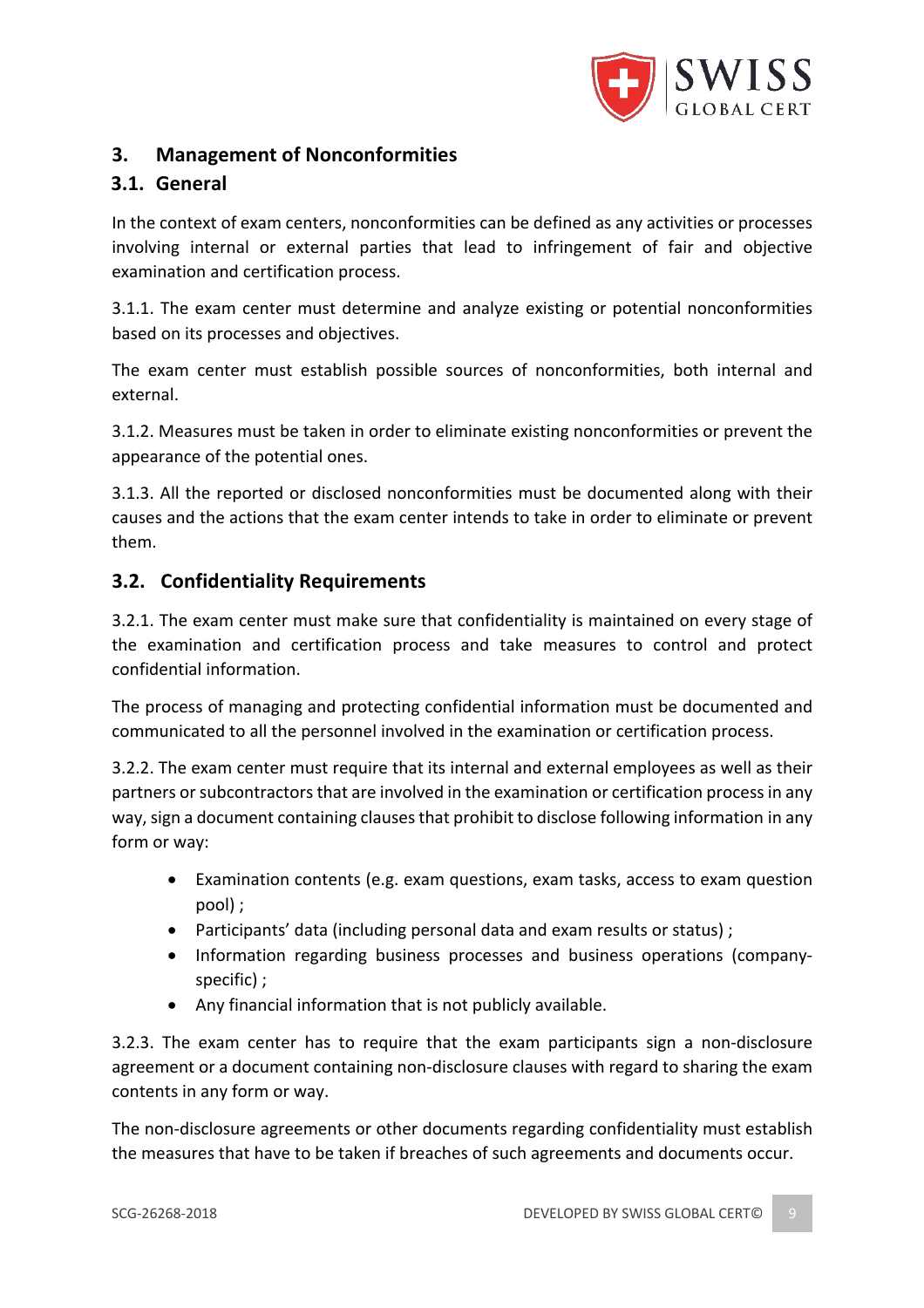

3.2.4. The exam center must establish remedial procedures in case the employees, partners, subcontractors, participants or any other person involved in the examination or certification process breaches the non-disclosure agreements. These procedures must aim to diminish or eliminate the damage caused by disclosure confidential information.

# **3.3. Unfair and Fraudulent Exam Practices Requirements**

3.3.1. The exam center has to analyze all potential fraudulent exam practices and take measures to avoid and/or eliminate such practices. Potential unfair and fraudulent exam practices must be identified based on the examination procedure and exam type.

It must be taken into account that such practices can occur from both sides: the participants as well as the examiner/proctor or other personnel involved in the examination process.

3.3.2. Regardless of the exam type, following measures, among others, must be taken to ensure the avoidance or elimination of unfair and fraudulent exam practices :

3.3.2.1. The participants must

- a) Confirm their identity by presenting a valid photo ID ;
- b) Agree to follow the exam conditions by signing them ;
- c) Sign a non-disclosure agreement that prohibits to share the exam contents in any form or way ;
- d) Be informed about and agree to face the consequences in case they act in a way that breaches the exam conditions or the non-disclosure agreement.
- 3.3.2.2. The examiners/proctors must
	- a) Agree to follow the conditions for conducting/proctoring the exams by signing them;
	- b) Maintain the proper conditions during the examination ;
	- c) Be informed about and agree to face the consequences in case they act in a way that breaches the conditions for conducting/proctoring the exam.

3.3.2.3. Other personnel involved in the examination and certification activities must

- a) Agree to act objectively and impartially by signing the contract containing the respective clauses and a non-disclosure agreement ;
- b) Be informed about and agree to face the consequences in case they act in a way that breaches the conditions mentioned in the contract or non-disclosure agreement.

3.3.3. In addition to the non-disclosure agreement and conditions included in the contract, the exam center might develop and establish further procedures that aim to identify, prevent, avoid or eliminate fraudulent exam practices, such as internal audits, on site observation or statistical tools.

3.3.4. The exam center must establish measures that will be taken, should the exam participant, examiner/proctor or another employee involved in the examination process act in a way that infringes these conditions. These measures might include, among others :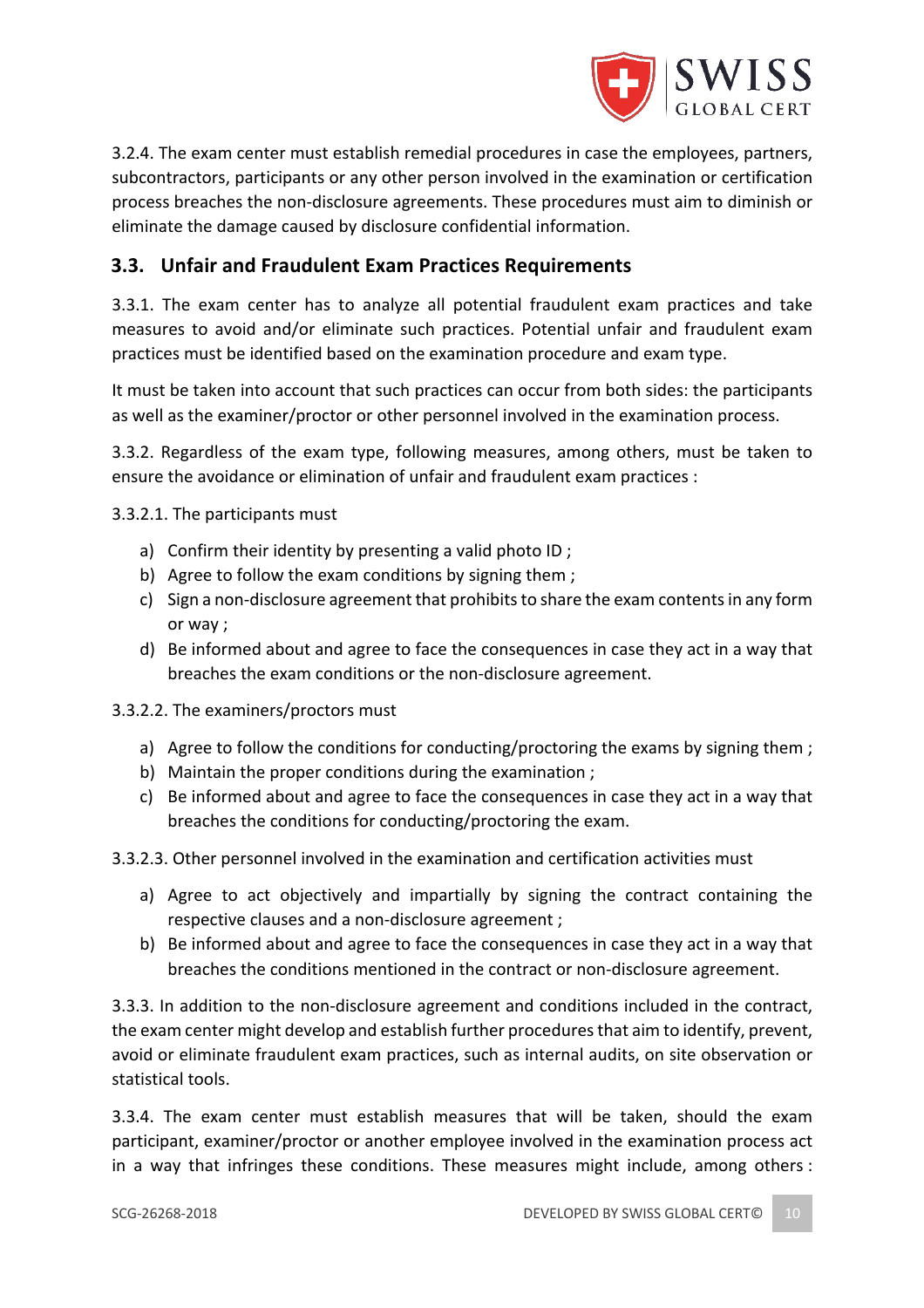

contractual penalties, termination of work contracts, voiding of exam results or withdrawing the certification etc.

# **4. Documentation and Records Requirements**

The exam center must make sure that all the necessary documentation for conducting exams and granting certifications is available and distributed to the relevant personnel.

The exam center must establish the participant's and other data that is required for carrying out the examination and certification processes. Appropriate procedures and policies must be determined for collecting, maintaining and storing of these data.

# **4.1. Creating and Updating the Documents**

4.1.1. The general management is responsible for taking care of the documents and/or appointing an employee responsible for the creating and updating the documents.

4.1.2. Creating the documents is based on the subject of every specific document and can be done either by the general management or by the employee who is an expert in every specific subject.

4.1.3. When the document is updated, both the new and the old version should be kept for traceability purposes. The old and the new versions of the documents should be marked accordingly.

4.1.4. If the document or the version of the document is no longer in use, it must be marked and stored in a way that eliminates the chance of mistakenly using this document as a current version.

4.1.5. Any changes and updates in these documents are to be communicated to the relevant personnel.

# **4.2. Required Documentation**

4.2.1. The exam center must develop, maintain and update (when necessary) following documents :

- Structure, policies and processes ;
- Job descriptions ;
- Work contracts ;
- Non-disclosure agreements ;
- Contracts with partners and subcontractors ;
- Other necessary documentation.

4.2.2. These documents should be kept for the whole period of their validity. In case they lose their validity or a new version of the document is available, the hard copy of the old version must be kept for a time period indicated by legal requirements in the respective country. After that, it must be stored in the electronic archive.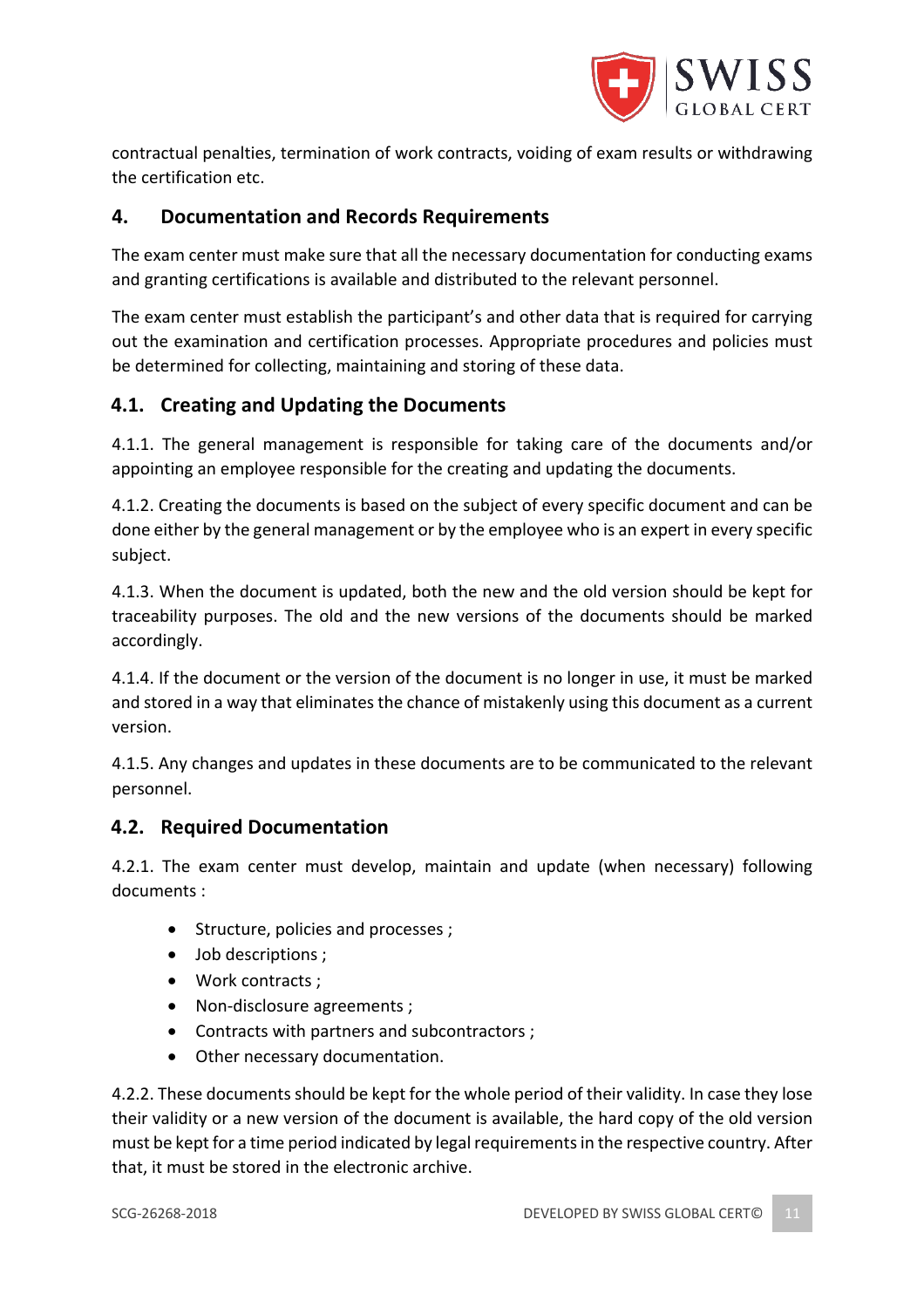

# **4.3. Participants' Records and Other Data**

4.3.1. The exam center must collect and keep the records of the applicants, candidates, exam participants and certified persons.

4.3.2. The exam center must have available a database where following information can be accessed :

- Name of the applicant or exam participant ;
- Exam type ;
- Exam date and place ;
- Exam status and results ;
- Certificate number.

4.3.3. Before collecting personal data of the applicants, candidates, exam participants and certified persons, it is necessary that the exam center obtains their consent for doing so.

4.3.4. Additionally, the exam center must inform the applicants or exam participants :

- Which exact data will be stored
- What is the purpose of storing the data
- For what period of time will the data be stored.

4.3.5. It must be taken into account that the time periods of data storage differ based on the status of the person:

- a) In the case of a successful examination and certification, the participant's data should be stored for not less than the validity period of the certificate.
- b) In the case of non-existence of the exam, the applicant's data should be stored for not less than the validity period of the application.
- c) In the case of failing the examination, the participant's data should be stored for not less than the period of repeatability of the exam.

4.3.6. The exam center must confirm that the personal data of the applicants and the participants will be deleted after that period of time.

4.3.7. The processes of the exam center with regard to storage and processing of the participants' data must be designed based on the relevant data protection standards.

#### **5. Resources**

# **5.1. General**

5.1.1. The exam center must determine, plan, document and provide resources necessary for the production of high quality products/provision of high quality services in accordance to the determined requirements.

5.1.2. The resources must be sufficient in order for the exam center to carry out its core and supporting activities.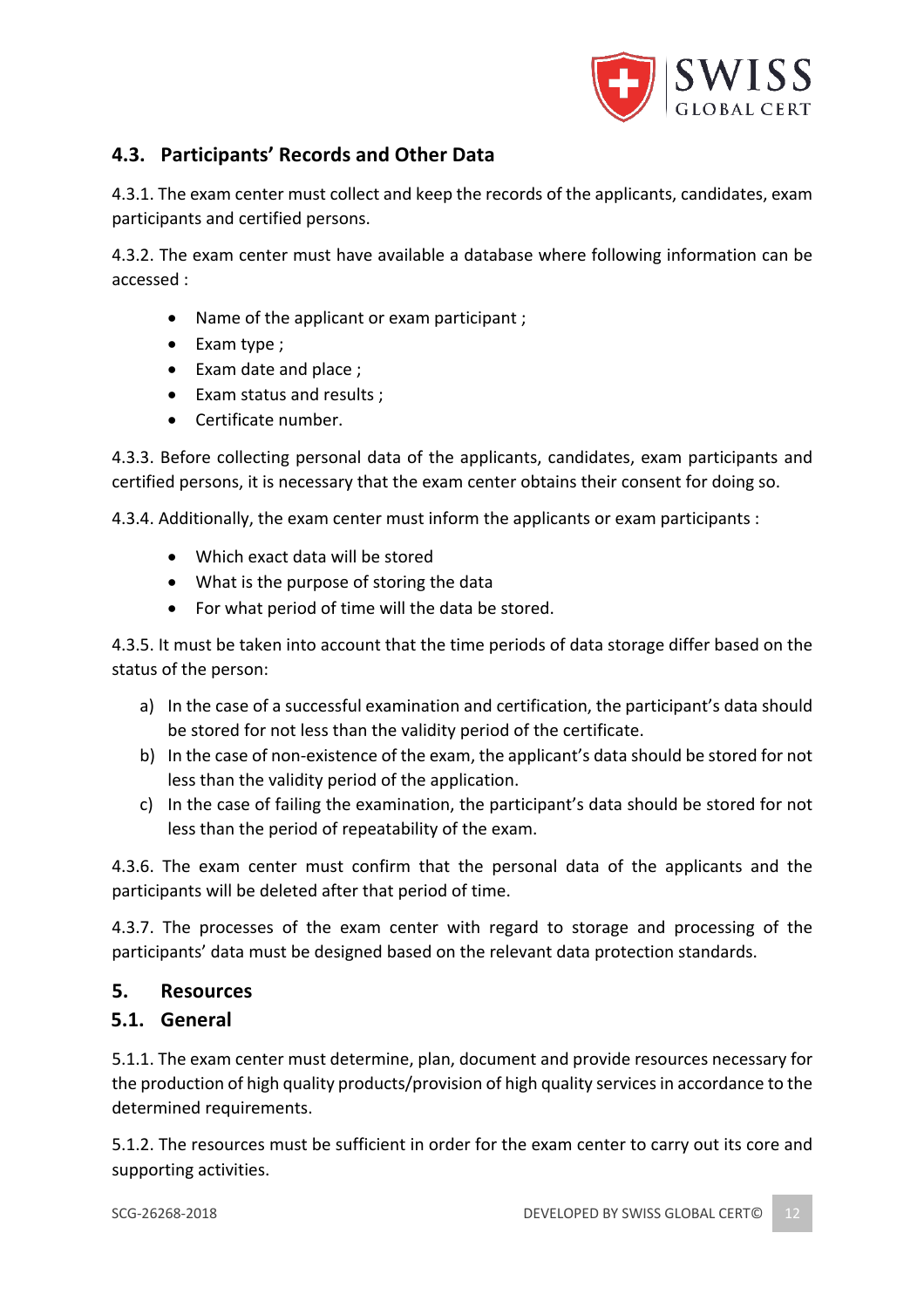

5.1.3. Procedures and methods must be implemented in order to measure and monitor the current resources and establish critical discrepancies to the resource requirements.

5.1.4. Resources must be determined, provided, measured and monitored with regard to following aspects :

- personnel
- infrastructure
- other necessary resources.

#### **5.2. Personnel**

#### **5.2.1. Personnel structure**

5.2.1.1. The personnel structure must correspond the core and supportive processes of the exam center. The exam center must have sufficient personnel to execute the activities associated with examination and certification.

5.2.1.2. The personnel must be employed based on the competences that they possess and that are needed for the respective position at the exam center. The exam center must make sure that the personnel possesses required experience, knowledge and qualifications for carrying out the tasks and take responsibilities designated to the specific position.

5.2.1.3. The tasks and responsibilities of the personnel must be clearly defined, documented and communicated with the personnel.

5.2.1.4. The exam center must document positions with respective descriptions and employ personnel that is responsible for :

- conducting and supervising the exams;
- managing the supporting processes (according to the process map) ;
- exam assessment and certification (if relevant) ;
- training (if relevant) ;
- customer relations ;
- documentation and data management ;
- quality control.

5.2.1.5. These are minimum requirements for the personnel structure. Depending on the exam and certification type more positions or functions can be added.

One job description can contain multiple tasks mentioned above.

#### **5.2.2. Personnel requirements**

5.2.2.1. All employees should be informed about the quality objectives of the exam center and be encouraged to suggest improvements in the processes in order to reach these objectives more efficiently.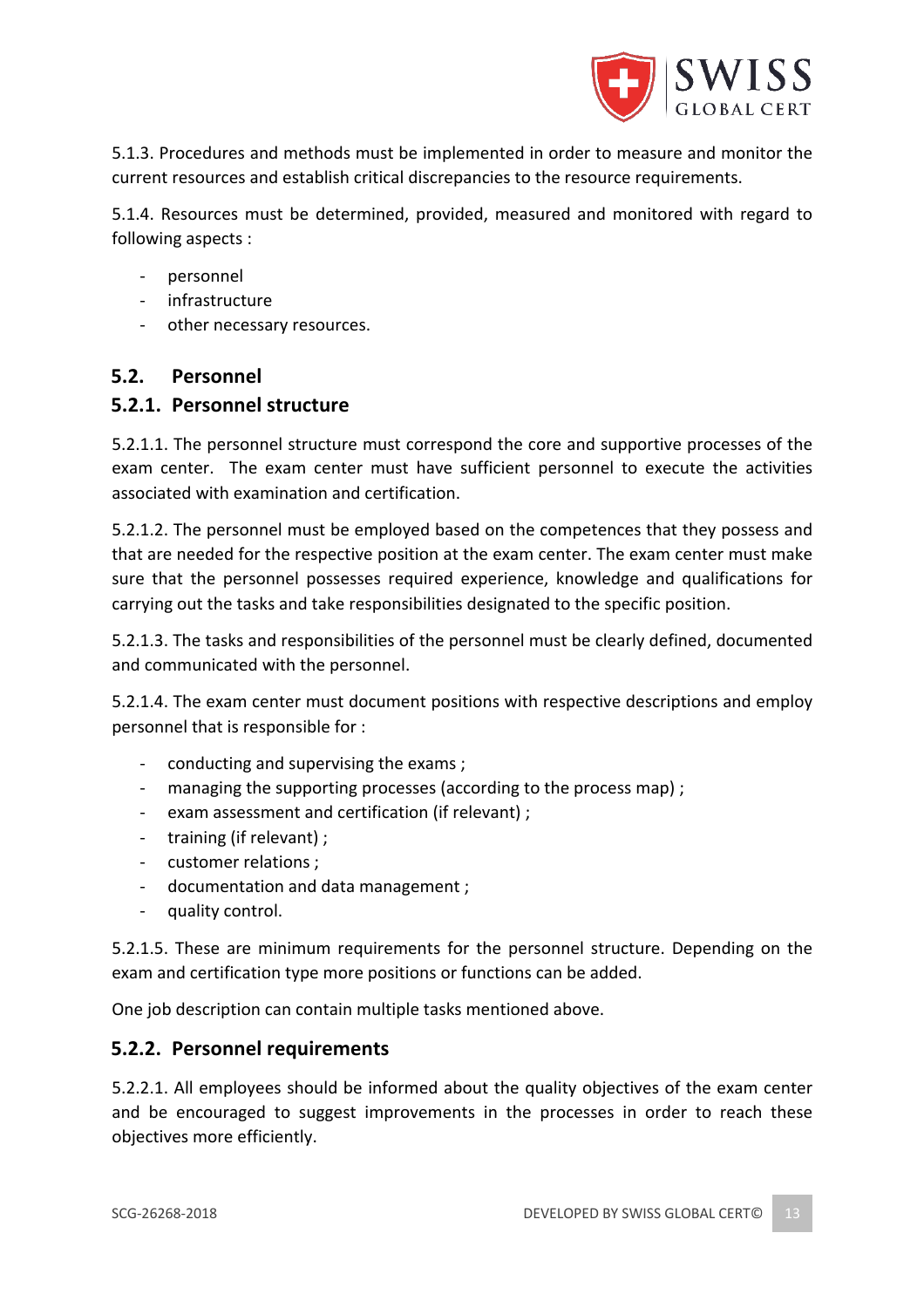

5.2.2.2. The tasks and responsibilities of the personnel involved in the examination and certification activities must be divided in a way that accounts for maximum objectivity and impartiality of the examination and certification process.

5.2.2.3. The exam center must make sure that the personnel involved in the examination and certification process :

- a) Aims to ensure the highest level of customer satisfaction ;
- b) Acts objectively and impartially ;
- c) Declares any existing or potential conflict of interests ;
- d) Does not disclose confidential information ;
- e) Is fluent in the language of examination and/or English language ;
- f) Has sufficient knowledge and experience in the area of certification (when required by the examination type) ; or
- g) Has no relevant experience or knowledge in the area of certification (when required by the examination type).

# **5.3. Infrastructure**

The exam center must provide infrastructure that is sufficient for carrying out the core and supporting activities.

The infrastructure includes :

- office
- office equipment
- examination facilities
- technical equipment
- IT systems.

Infrastructure requirements depend on following factors :

- number of employees of the exam center
- yearly volumes of exams and exam participants
- type of exams.

# **5.3.1. Exam Facilities**

5.3.1.1. The exam center is obligated to provide appropriate facilities for every exam to all participants.

5.3.1.2. The exam center is obligated to inform all the participants about the location of the exam facilities in advance (at least 5 days before the exam) as well as to make sure that every participant has received this information.

5.3.1.3. The exam facility must be easily accessible.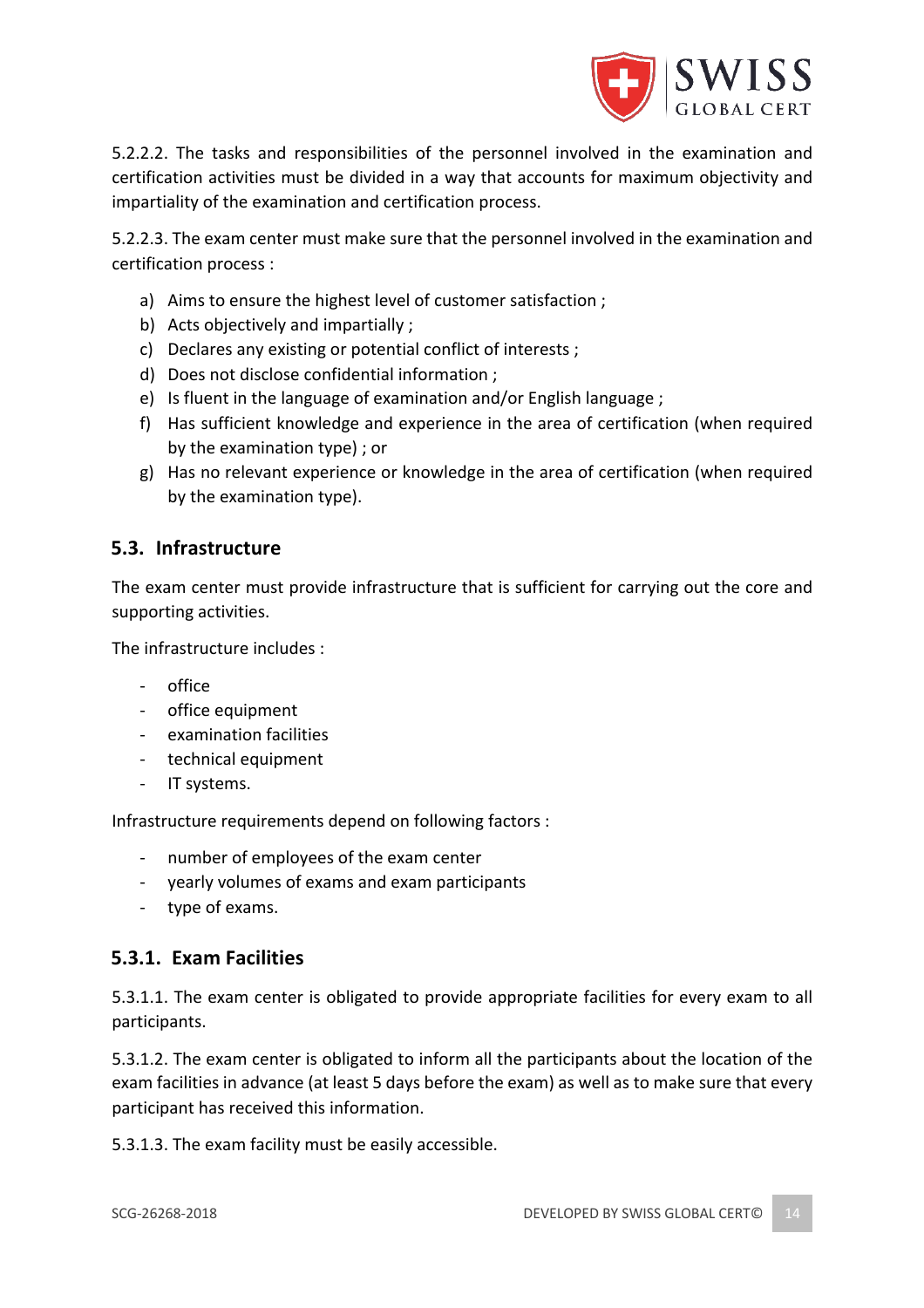

5.3.1.4. The size of the room must be suitable to accommodate all the exam participants and be appropriate for the respective exam type (e.g. online, written, oral etc.).

5.3.1.5. The minimum distance in all directions from the center of one work station to the center of the next one must be 1 meter.

5.3.1.6. The exam center has to make sure that the exam facility has functioning heating and ventilation systems.

5.3.1.7. The exam facility has to provide sufficient lightning (natural or artificial) as well as keep the outside noise at the appropriate level.

5.3.1.8. The exam center must make sure the facility can accommodate participants with disabilities and take all possible measures in order to aid the examination process for them.

5.3.1.9. In case technical equipment is needed in the examination process, all technical equipment must be available for every participant, intact and must be additionally checked before the exam.

Requirements for the technical equipment (incl. computers, internet speed etc.) must be defined and documented by the exam center. The requirements must be considered and complied with in every exam.

5.3.1.10. The exam center must provide the storage space of the participants' personal belongings and take responsibility for the secure storage of thereof. The storage space can be settled within the examination room as well as in another room.

5.3.1.11. In case other facility requirements apply due to a specific exam type, these must be documented by the exam center.

5.3.1.12. It is necessary that the exam center is able to prove the fulfillment of these requirements.

#### **5.4. Other Resources**

5.4.1. The exam center must maintain a proper non-discriminatory environment for both its employees and its customers.

5.4.2. The exam center must maintain the necessary level of organizational knowledge. It is required to provide knowledge, information or trainings to the employees whenever substantial changes in the processes, legal requirements etc. take place.

5.4.3. In case other resources are required that do not fall under any of the categories mentioned above, these should be defined and documented.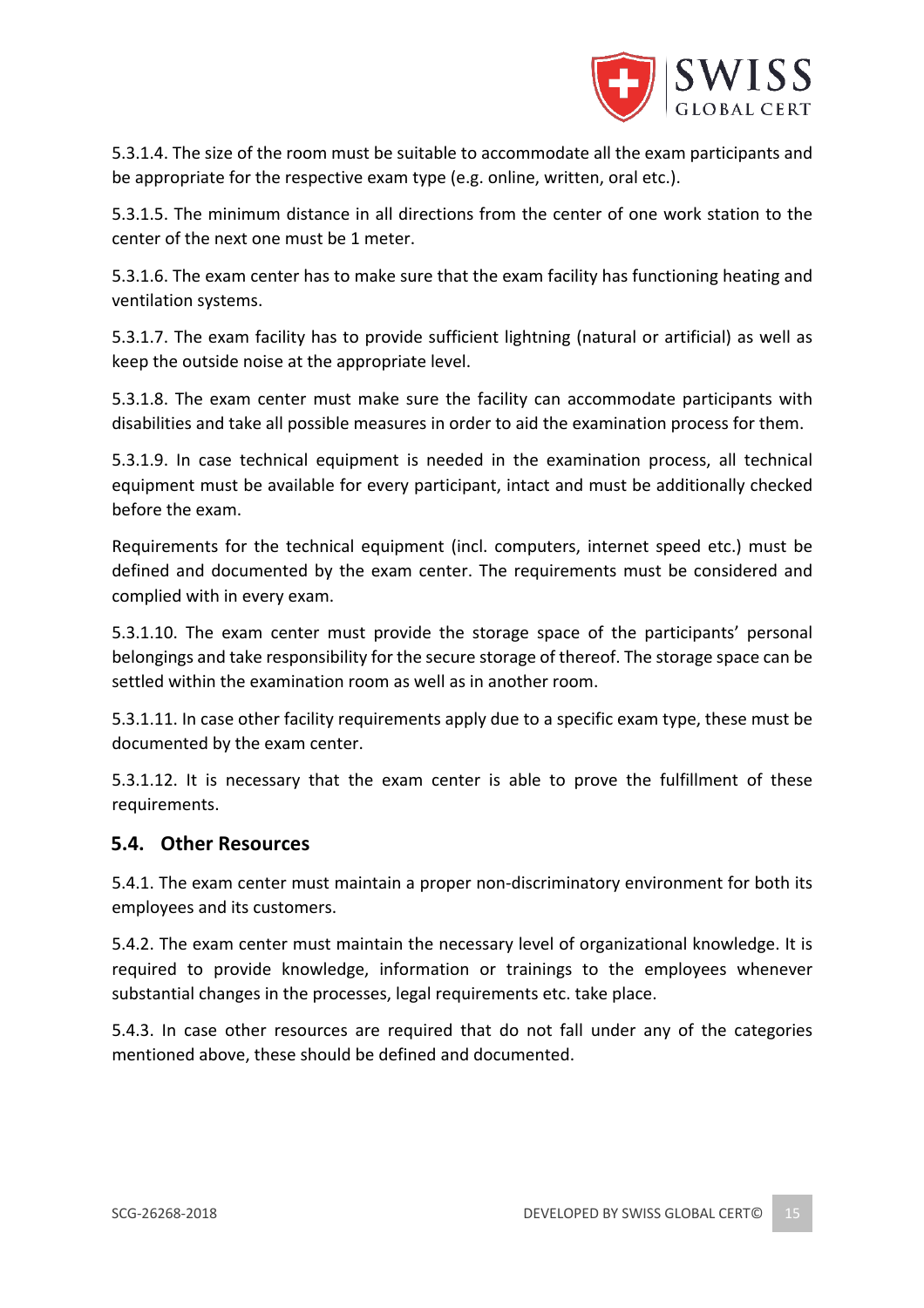

# **6. Quality Assurance**

# **6.1. General**

6.1.1. The exam center must analyze the needs and expectations of all the interested parties, such as customers, certification scheme owners and others, and establish its quality objectives annually.

6.1.2. A quality assurance and management system must be implemented to achieve these quality objectives and enhance customer satisfaction through process improvement and conformity assurance. The scope shall cover all the aspects of this standard or contain information as to why some aspects of it are not applicable. If this is not done, the exam center will not be considered compliant with the standard.

6.1.3. The quality management system needs to be implemented taking into account the context of the organization, including both internal (employees, processes) and external (market, partners, subcontractors) factors.

The exam center must establish and implement quality assurance procedures throughout the whole organization.

6.1.4. Following processes, among others, have to be established, documented and implemented :

- Appointment of a quality assurance officer ;
- Conducting internal audits ;
- Management of documentation and records ;
- Control of the employees involved in the examination/certification process;
- Control of partners, subcontractors and third parties.

6.1.5. The quality assurance framework, its components and processes must be documented and communicated with all the employees of the exam center.

# **6.2. Quality Assurance Officer**

6.2.1. The exam center must appoint an employee whose main or additional responsibility is quality assurance. Quality management activities should be carried out by the responsible employee and supported by the general management.

6.2.2. General management must ensure that the core principles of the quality management system are maintained. General management must establish and communicate the quality policy and control its implementation on every level of the organization.

6.2.3. The quality assurance officer has, among others, following responsibilities :

- Participate in establishing and documenting processes and procedures associated with quality assurance ;
- Maintain and update the documents required for quality assurance ;
- Participate in internal audits ;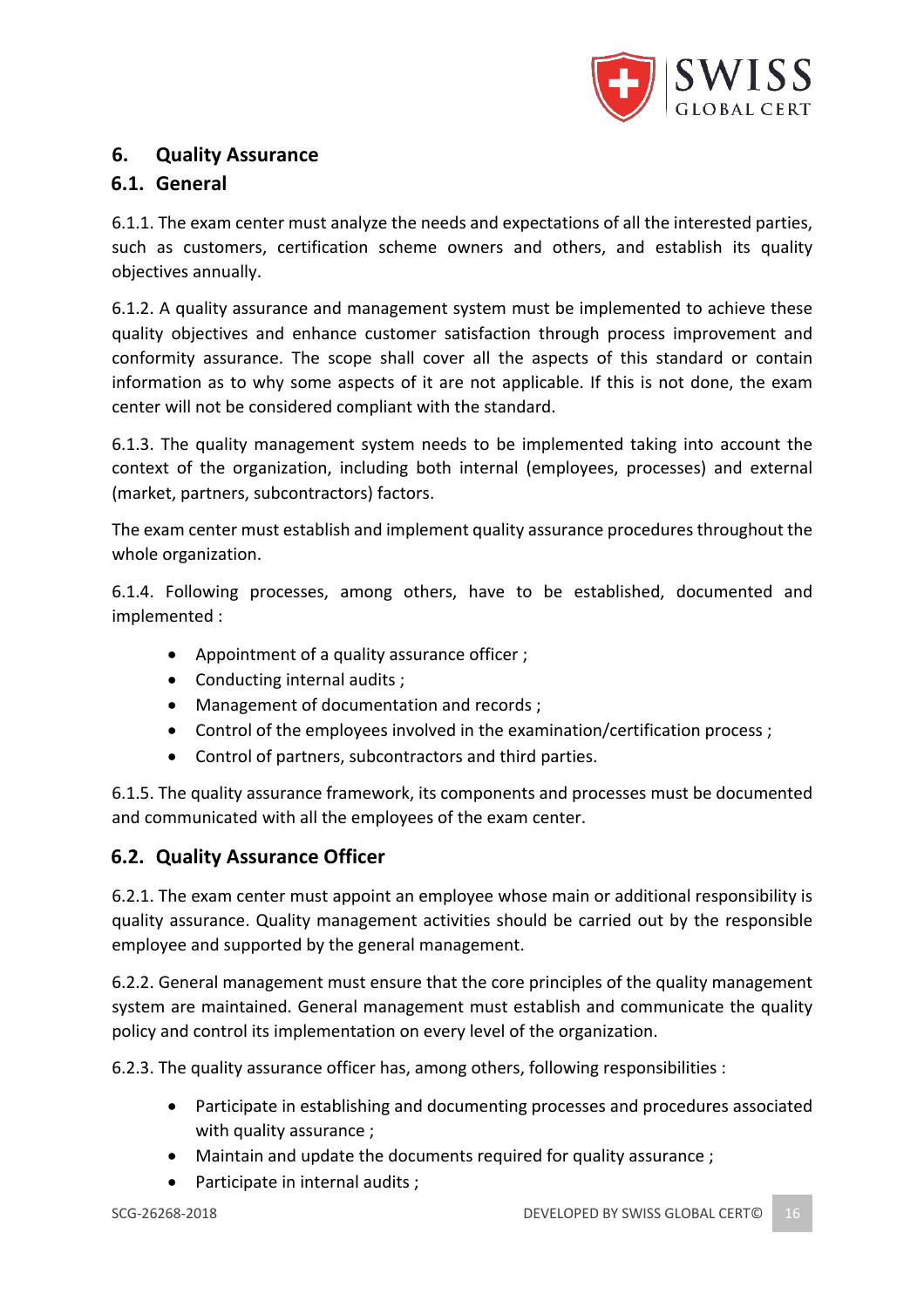

- Carry out performance evaluations ;
- Actively cooperate with general management in questions concerning quality assurance ;
- Actively participate in process improvements.

# **6.3. Internal Audits**

6.3.1. The exam center must regularly conduct internal audits (at least every 12 months).

6.3.2. The goal of internal audits is to :

- Collect employee's experiences and best practices ;
- Identify strengths and weaknesses of the existing practices and business processes ;
- Identify the problems and improvement possibilities through the insight of the employees ;
- Identify and assess risks and opportunities for the organization ;
- Evaluate employees' satisfaction.

6.3.3. The general management of the exam center along with the quality assurance officer have to develop guidelines for the internal audits based on the business processes and operations in the organization.

6.3.4. Before every internal audit the general management and the quality assurance officer have to develop a question list for the audit based on previous audits, existing or potential problems in the context of examination activities or opportunities for the organization as a whole.

6.3.5. The exam center must document and take measures that were deemed necessary as a result of the internal audit. The exam center must be able to prove the implementation of these measures.

#### **6.4. Performance Evaluation**

6.4.1. The exam center must develop a set of KPIs for objective measurements of its performance.

These KPIs must reflect at least following aspects :

- process evaluation ;
- customer satisfaction ;
- employee satisfaction ;

6.4.2. The performance evaluation must be carried out at least once a year by the quality assurance officer. The results must be collected, analyzed and compared to the performance evaluation results of previous years.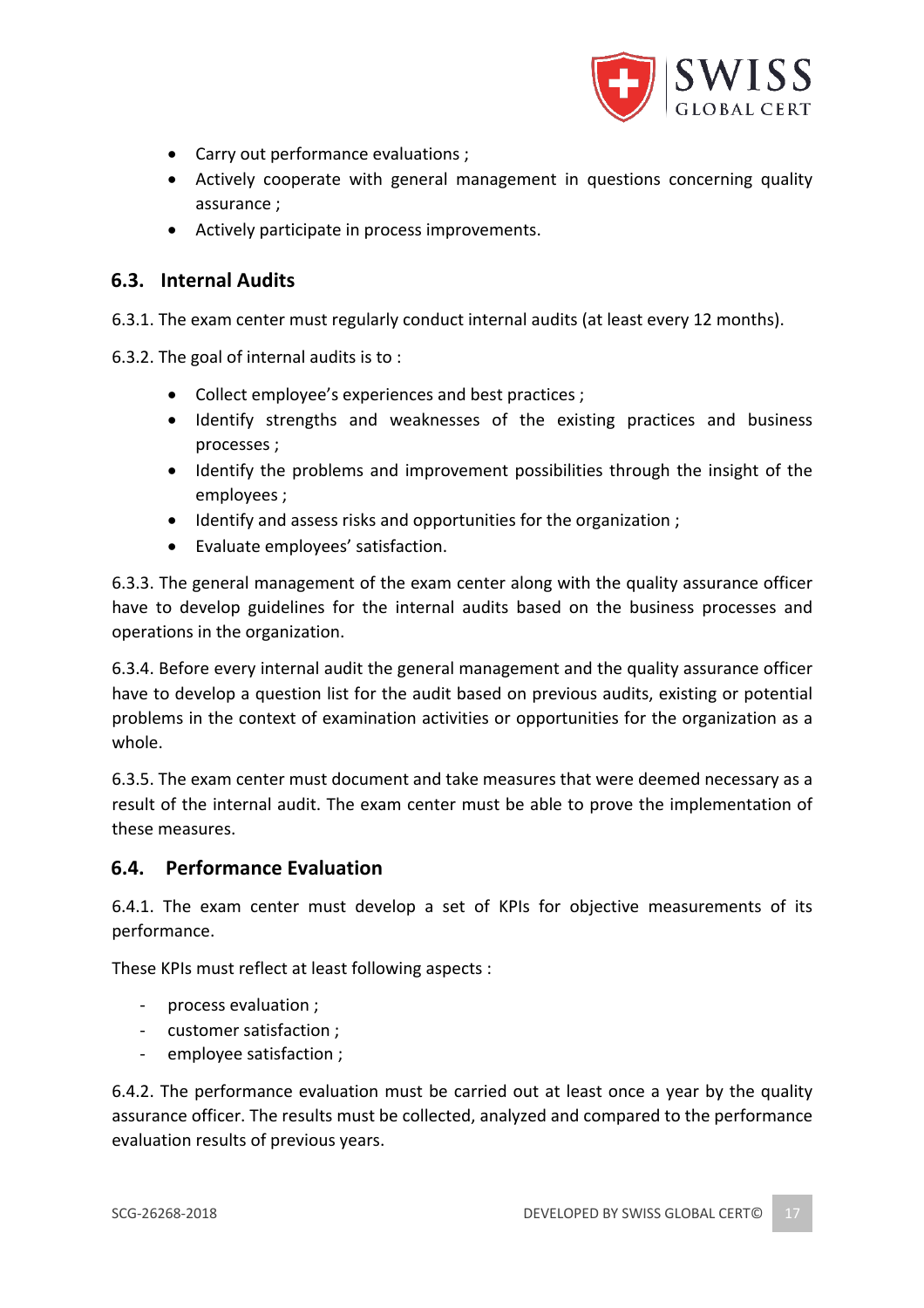

6.4.3. The quality assurance officer shall bring any substantial findings to the attention of the general management and offer improvement suggestions.

# **6.5. Management of Documentation and Records**

6.5.1. The exam center must establish and implement appropriate procedures to manage and control documents and records.

The exam center must establish and implement rules and regulations with regard to documents and records that assure confidentiality of information, its integrity and availability of the necessary data for authorized use.

6.5.2. All the sensitive and confidential documents must be defined. Measures must be taken in order to prevent unauthorized access to these documents or their use e.g. :

- appointment of the employee(s) that is(are) responsible for documentation and records control ;
- compartmentalization or need-to-know principle ;
- two-factor authentication ;
- data protection standards etc.

6.5.3. The integrity of the data must be safeguarded in a way that maintains the consistency of the documented information using following measures :

- rules regarding the procedure and frequency of reviewing and updating the documents (e.g. two-man rule) ;
- measures to prevent the use of obsolete documents ;
- managing the participants' records (incl. making sure that the records are deleted after the stated period of time) ;

6.5.4. All the employees must have access to the documents and records required for completion of their tasks. The exam center must make sure that all the personnel is provided information about the relevant processes and procedures. There must also be a rule regarding informing the employees about the changes and updates of the relevant documents.

#### **6.6. Data Protection**

6.6.1. The exam center must take measures to implement the principles of the General Data Protection Regulations or the local data protection standard as well as develop and establish data protection policies across all levels of the organization.

6.6.2. The exam center must determine which information needs to be collected in order to facilitate its processes and provide the services.

6.6.3. The exam center must develop policies for storing and processing the data or the categories of the data. The justification of processing and storing of the data must be provided in accordance with the GDPR standard or with local data protection standards.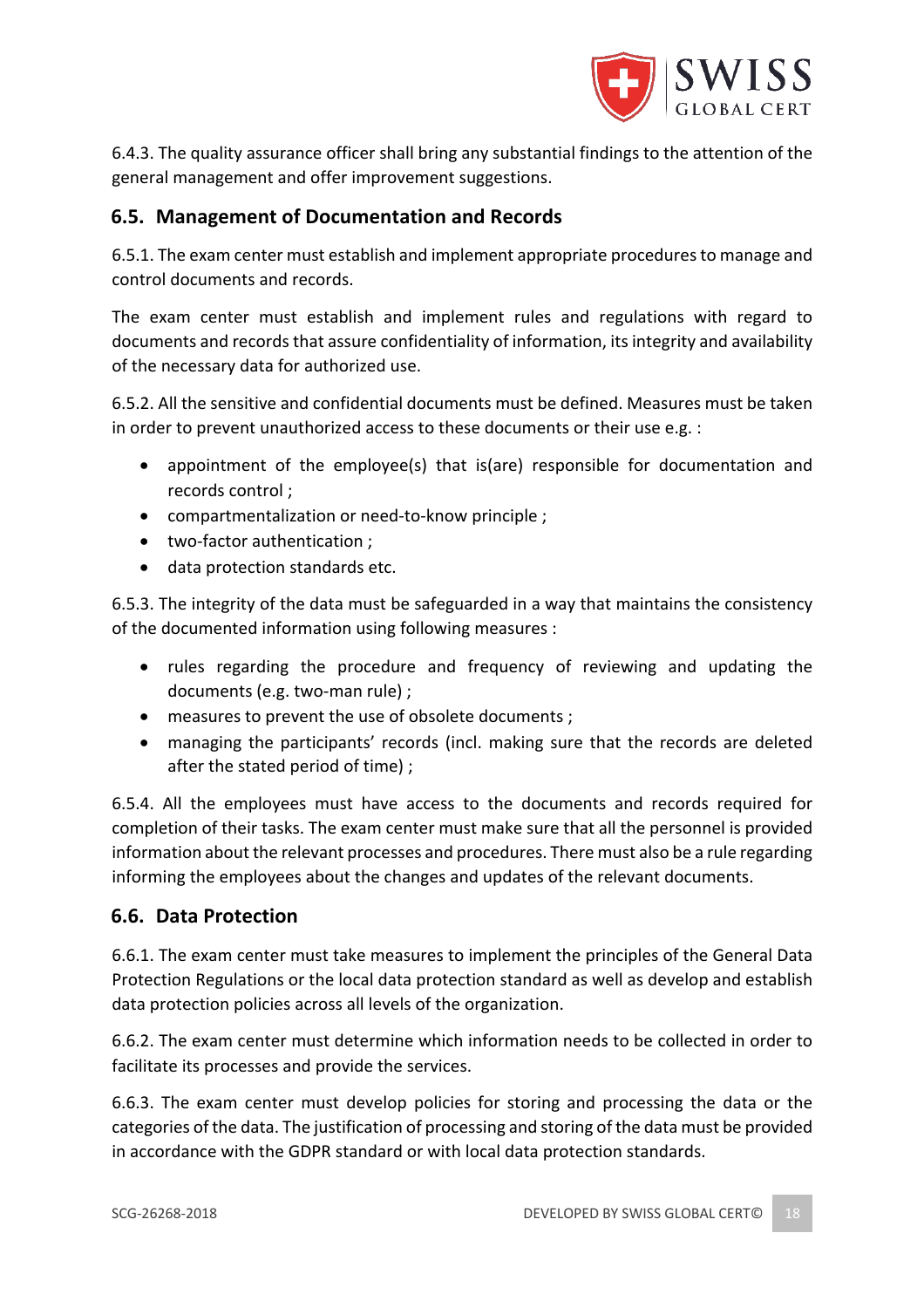

Due to the exam center activities, data protection must be taken into account on every level of the exam center processes.

6.6.4. A person whose main or additional responsibilities are data protection control and GDPR compliance must be appointed. The tasks and responsibilities of this employee must be defined and documented.

6.6.5. The employees of the exam center must be aware and informed about the organization's data protection policies. The exam center must when necessary provide training to the employees that participate in processing of personal data.

All the employees must sign an agreement committing to data protection and secure data processing.

6.6.6. In case any third parties process personal data on behalf of the exam center, the latter must demand compliance with its data protection policies.

6.6.7. The applicants, candidates, exam participants and certified persons must give their explicit consent for collecting, processing and storing their data. This consent can be given in a form of signed data protection declaration or it can be submitted electronically. The consents must be traceable and stored or archived for the whole duration of storing the personal data.

6.6.8. The applicants, candidates, exam participants and certified persons must be informed about following :

- which data will be collected ;
- which data or categories of data will be processed ;
- what is the scope and extent of processing ;
- what is the purpose of processing the aforementioned data or categories of data;
- which data or categories of data will be stores ;
- what are the periods of time that they will be stored for ;
- their right to withdraw the consent;
- their right to object or restrict the processing of the data ;
- their right to receive a copy of their data ;
- their right to request the update or deletion of their data.

The exam center is obligated to inform the applicants, candidates, exam participants and certified persons whenever there is change of any of the processes regarding the points mentioned above. E.g. when the purpose of the processing or duration of storage changes.

6.6.9. The data must be stored in the database that is sufficiently secured.

6.6.10. In the case of data breach :

- the reason or source of data breach must be eliminated;
- take appropriate measures to eliminate or avoid the negative consequences of the data breach must be taken ;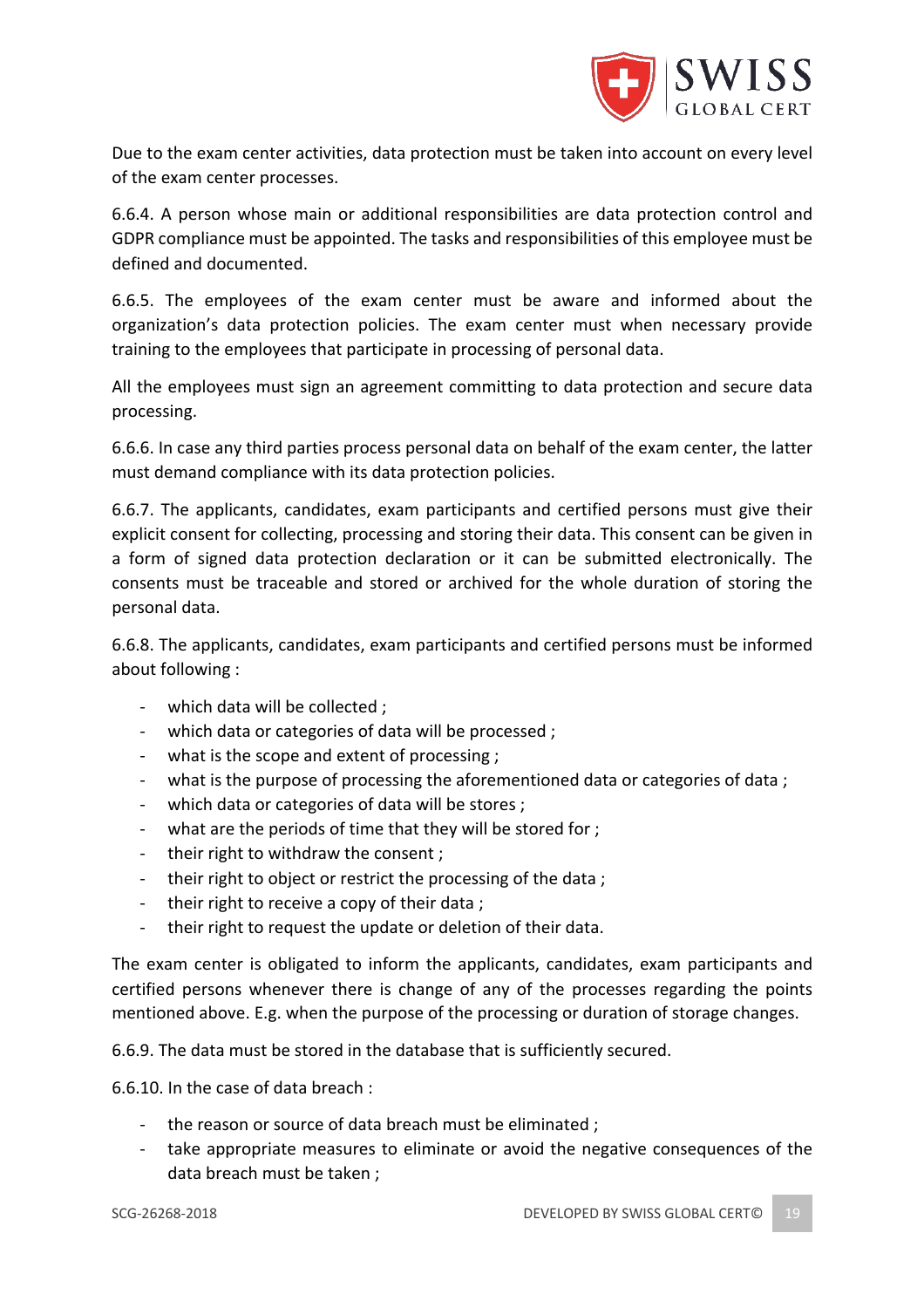

- data subjects must be immediately informed.

# **6.7. Control of the Employees Involved in the Examination / Certification Process**

6.7.1. The exam center must establish and implement procedures for monitoring and review the work of the employees involved in the examination and certification process. This is to make sure that the employees work and act in a way that is compliant with the quality standards and processes of the exam center.

6.7.2. Internal audits of the exam center must include auditing the personnel involved in the examination and certification activities.

6.7.3. Examination results must be monitored in order to identify the signs of fraudulent behavior on the side of the exam center personnel.

6.7.4. The exam center has to plan and execute on-site observations of the examination process. This aims to verify that the exams are conducted in proper conditions by competent examiners/proctors.

6.7.5. The assessment of the personnel involved in the examination and certification activities must also encompass the feedback of the participants. Participants' feedback can help identify of incompetency or inappropriate behavior of the examiners/proctors or improper assessment or certification process as well as unethical treatment of the customers.

#### **6.8. Control of Partners, Subcontractors and Third Parties**

6.8.1. The exam center must have a legally binding contractual agreement with each of its partners, subcontractors and other third parties that are involved in the examination or certification process in any way.

The contractual agreements must clearly define the relationship between the exam center and its contractual partner as well as the authorities and responsibilities of both parties.

6.8.2. The exam center must be able to provide a list of all its contractual partners along with the description of the nature of the relationship/partnership.

6.8.3. The exam center must include clauses containing its quality standards and other necessary requirements in the contractual agreements and make sure that its contractual partners comply with these. Every contractual partner must be able to provide documents, records or other evidence of compliance with the standards and requirements of the exam center.

6.8.4. The exam center must establish a contractual penalty in case there are breaches on the side of the contractual partners.

6.8.5. The exam center must include clauses regarding the conflicts of interests that aim to avoid or eliminate any potential damage caused by the conflicts of interests.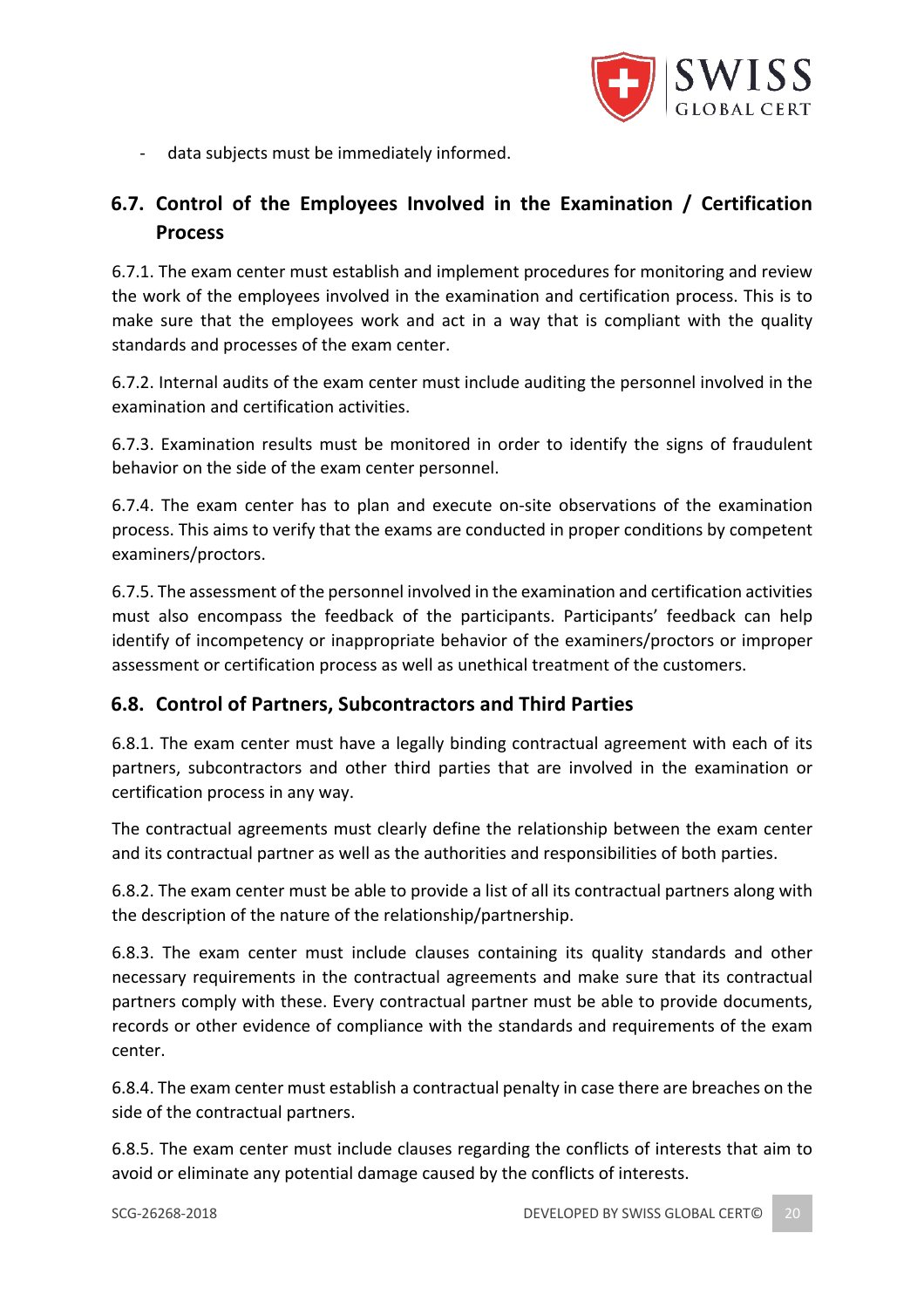

6.8.6. The exam center must establish control procedures over the outsourced activities. Core processes and activities of the exam center cannot be outsourced.

#### **6.9. Improvement**

6.9.1. The quality management system and its components must aim to constantly improve processes and achievement of quality objectives as well as eliminate the causes and potential chances of nonconformities.

6.9.2. Both internal (employees) and external (customers, partners) parties shall be able to contribute to the improvement process.

6.9.3. The opportunities for improvement shall be based on the analysis of the following :

- performance evaluation outcomes ;
- customer feedback ;
- employee feedback ;
- target actual analysis of quality objectives ;
- analysis of risks and opportunities ;
- analysis of performance evaluation ;
- internal audit.

6.9.4. The quality assurance officer and the general management must annually analyze and discuss these factors in order to identify the opportunities for improvements.

6.9.5. The exam center must document the improvements and implemented actions to achieve them. A procedure to monitor and measure the positive outcomes of such actions must be established.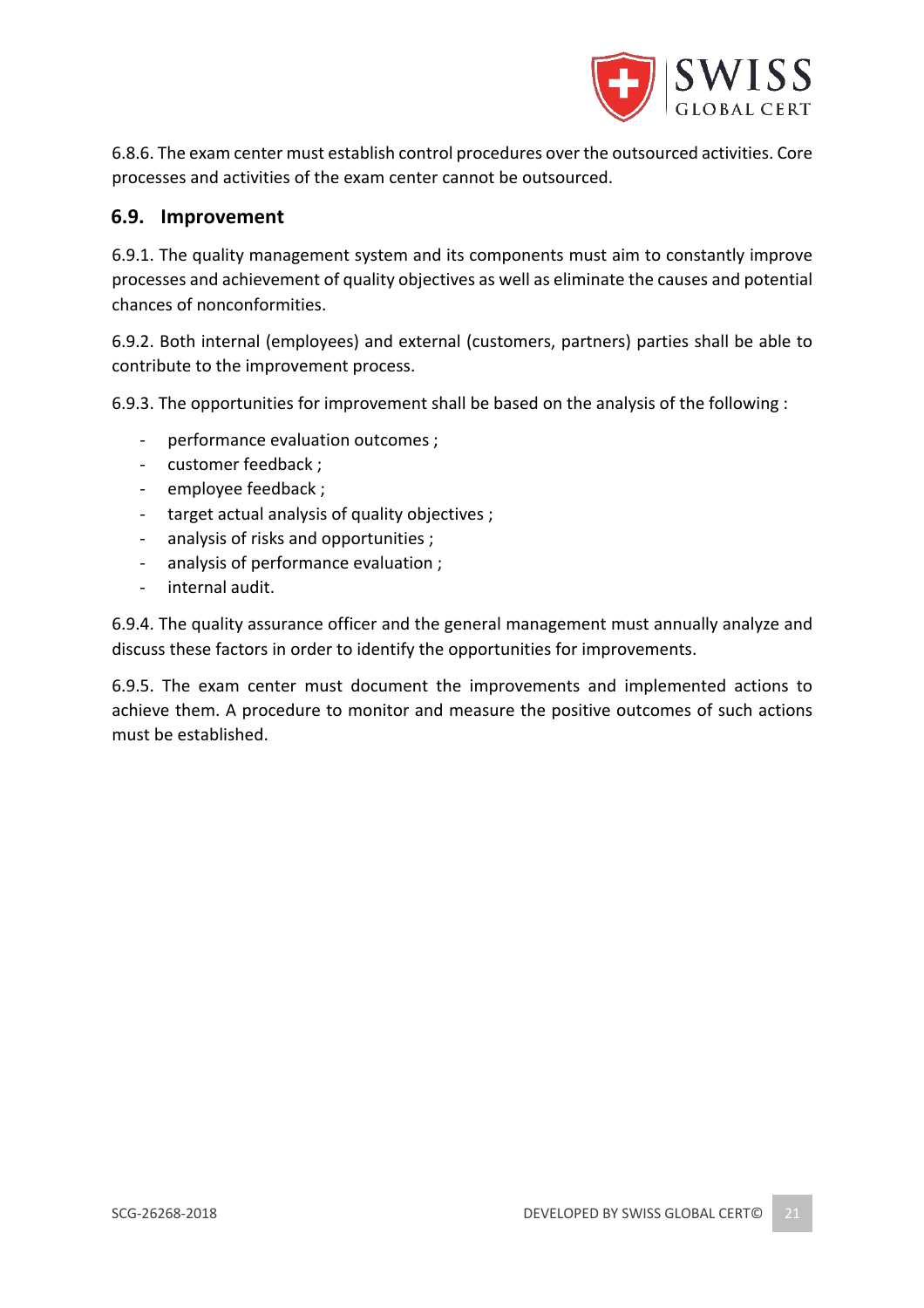

# **Checklist**

| <b>No</b>      | <b>Question</b>                                                                                                                                              |  | Evidence /<br><b>Reference to a document</b> | Improvement<br><b>Opportunities</b> |
|----------------|--------------------------------------------------------------------------------------------------------------------------------------------------------------|--|----------------------------------------------|-------------------------------------|
| 1              | Is there evidence that the exam center<br>acts as an independent body within<br>the organization?                                                            |  |                                              |                                     |
| $\overline{2}$ | Are the core processes defined and<br>documented?                                                                                                            |  |                                              |                                     |
| 3              | Are the supporting processes defined<br>and documented?                                                                                                      |  |                                              |                                     |
| 4              | Are policies documented and<br>measures taken to ensure the<br>conformity of the examination process<br>and its outcomes?                                    |  |                                              |                                     |
| 5              | Is there evidence that the processes<br>are designed based on the<br>requirements mentioned in p.2.2.?                                                       |  |                                              |                                     |
| 6              | Is there evidence that processes are<br>communicated and accurately<br>understood by all employees<br>involved?                                              |  |                                              |                                     |
| $\overline{7}$ | Does the examination/certification<br>center satisfy the exam conditions<br>requirements?                                                                    |  |                                              |                                     |
| 8              | Does the exam center test the<br>examinations before their release to<br>the end customers?                                                                  |  |                                              |                                     |
| 9              | Are the exam conditions documented<br>and distributed among all the<br>examination/certification process<br>participants?                                    |  |                                              |                                     |
| 10             | Are there established measures for<br>the case of breach of the examination<br>conditions for every party?                                                   |  |                                              |                                     |
| 11             | Are there documented procedures<br>regarding:<br>application process<br>verification process<br>assessment process?                                          |  |                                              |                                     |
| 12             | Is the information regarding<br>application<br>examination<br>certification<br>assessment criteria<br>recertification<br>publicly available for the clients? |  |                                              |                                     |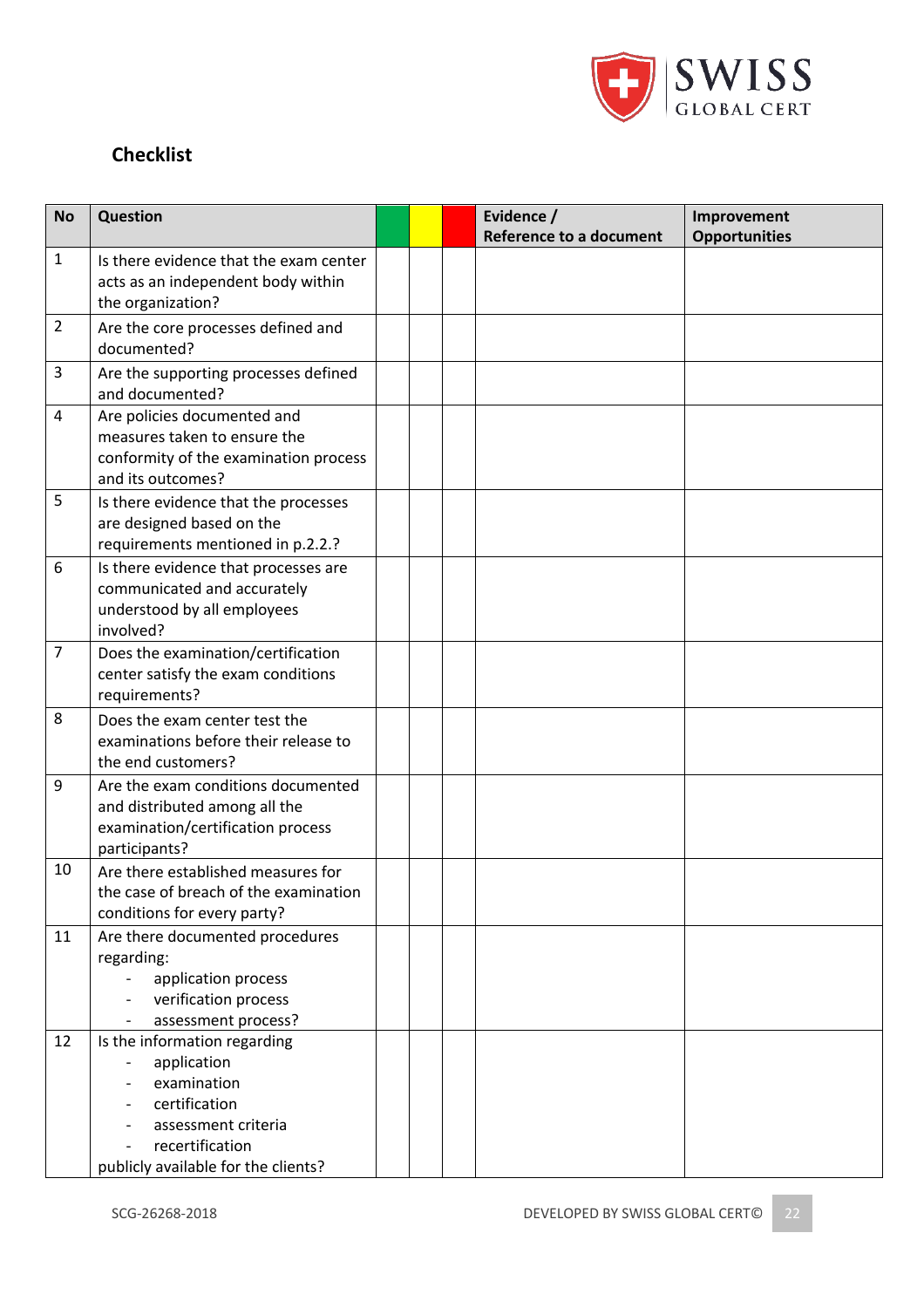

| <b>No</b> | <b>Question</b>                                                                                                                                         |  | Evidence /<br><b>Reference to a document</b> | Improvement<br><b>Opportunities</b> |
|-----------|---------------------------------------------------------------------------------------------------------------------------------------------------------|--|----------------------------------------------|-------------------------------------|
| 13        | Does the exam center have policies<br>regarding participants with<br>disabilities?                                                                      |  |                                              |                                     |
| 14        | Does the examination / certification<br>center encourage customer feedback?                                                                             |  |                                              |                                     |
| 15        | Are there documented procedures for<br>dealing with appeals and customer<br>complaints?                                                                 |  |                                              |                                     |
| 16        | Are measures documented and taken<br>to determine and measure<br>nonconformities?                                                                       |  |                                              |                                     |
| 17        | Are measures documented and taken<br>to ensure confidentiality?                                                                                         |  |                                              |                                     |
| 18        | Are there documents that establish<br>which information has to be<br>considered as confidential<br>information?                                         |  |                                              |                                     |
| 19        | Does the exam center require that all<br>the parties that deal with the<br>confidential information sign<br>corresponding non-disclosure<br>agreements? |  |                                              |                                     |
| 20        | Are measures established and<br>documented for the case any of the<br>party neglects its duties in terms of<br>maintaining confidentiality?             |  |                                              |                                     |
| 21        | Are the potential fraudulent exam<br>practices analyzed and prevented? Did<br>the exam center take into account all<br>the relevant parties?            |  |                                              |                                     |
| 22        | Are measures established and<br>documented for the case any of the<br>party involves in the fraudulent exam<br>practices?                               |  |                                              |                                     |
| 23        | Are there established procedures and<br>guidelines regarding creating and<br>updating the documents?                                                    |  |                                              |                                     |
| 24        | Is there a mechanism of distributing<br>the updated documents to all the<br>relevant parties?                                                           |  |                                              |                                     |
| 25        | Does the exam center ensure that the<br>outdated documents are not used by<br>any of the parties?                                                       |  |                                              |                                     |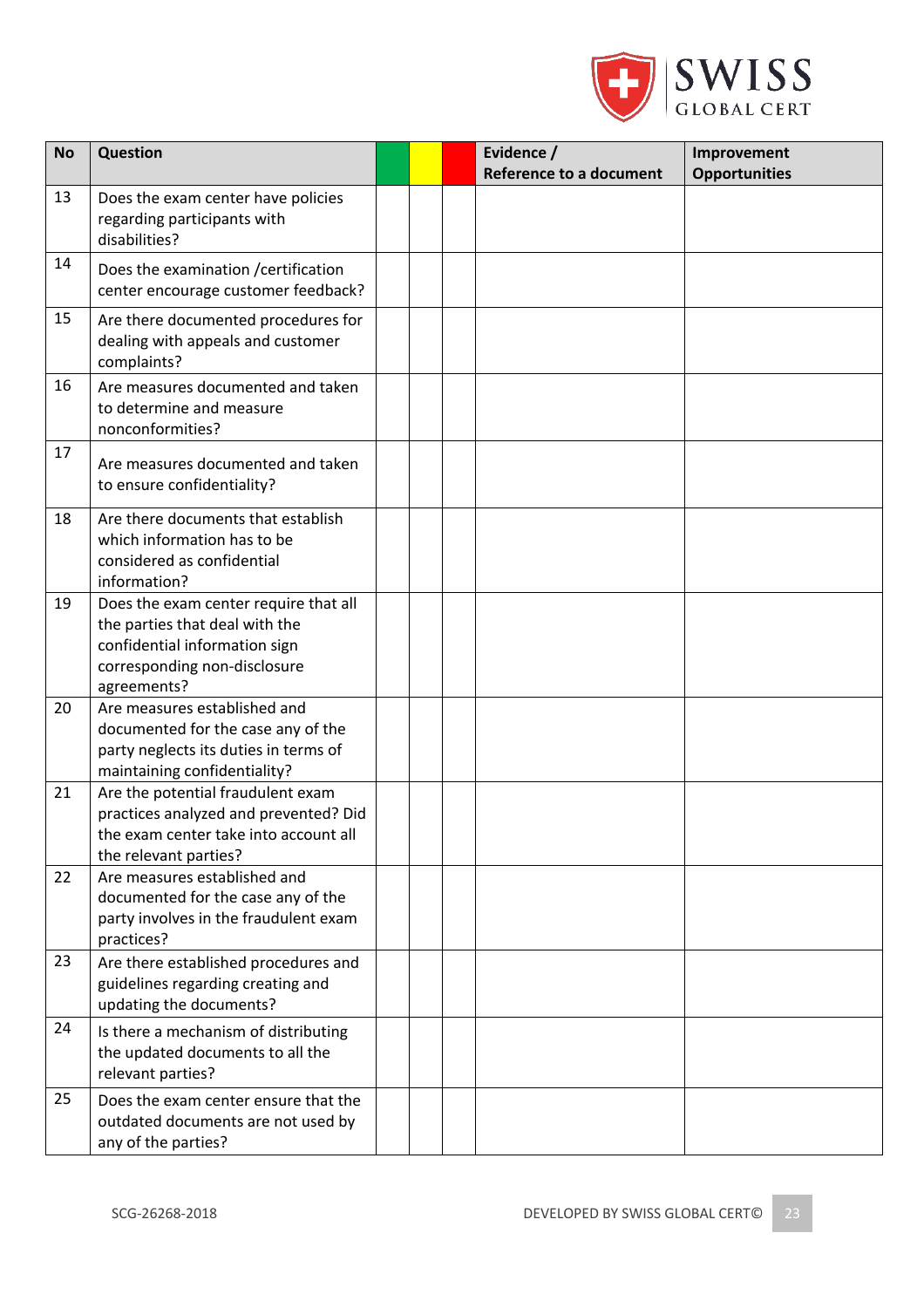

| <b>No</b> | <b>Question</b>                                                                                                                   |  | Evidence /<br><b>Reference to a document</b> | Improvement<br><b>Opportunities</b> |
|-----------|-----------------------------------------------------------------------------------------------------------------------------------|--|----------------------------------------------|-------------------------------------|
| 26        | Does the exam center satisfy the<br>minimum documentation<br>requirements mentioned in p. 4.2?                                    |  |                                              |                                     |
| 27        | Does the exam center determine<br>which participants data should be<br>collected and stored?                                      |  |                                              |                                     |
| 28        | Does the exam center satisfy<br>minimum data requirements<br>mentioned in p. 4.3.?                                                |  |                                              |                                     |
| 29        | Are the participants asked for their<br>consent regarding collecting and<br>storing of their data?                                |  |                                              |                                     |
| 30        | Are the participants informed, which<br>data will be stored, for how long and<br>with what purpose?                               |  |                                              |                                     |
| 31        | Are there established and<br>documented guidelines concerning<br>the periods of data storage?                                     |  |                                              |                                     |
| 32        | Does the exam center make sure that<br>the documents and/or data are<br>respectively archived, and irrelevant<br>data is deleted? |  |                                              |                                     |
| 33        | Is there evidence of general<br>management's commitment to<br>resource allocation?                                                |  |                                              |                                     |
| 34        | Are all the processes of the exam<br>center covered by the personnel?                                                             |  |                                              |                                     |
| 35        | Is there evidence of personnel<br>competences based on the positions<br>they are employed for?                                    |  |                                              |                                     |
| 36        | Is there at least one employee<br>responsible for the tasks mentioned in<br>p. 5.2.1.?                                            |  |                                              |                                     |
| 37        | Does the exam center ensure<br>impartiality and objectivity of the<br>personnel?                                                  |  |                                              |                                     |
| 38        | Is there evidence that every employee<br>of the exam center corresponds the<br>personnel requirements in p. 5.2.2.?               |  |                                              |                                     |
| 39        | Are all employees aware of the quality<br>objectives?                                                                             |  |                                              |                                     |
| 40        | Are employees motivated and<br>encouraged to make suggestions for<br>process improvement?                                         |  |                                              |                                     |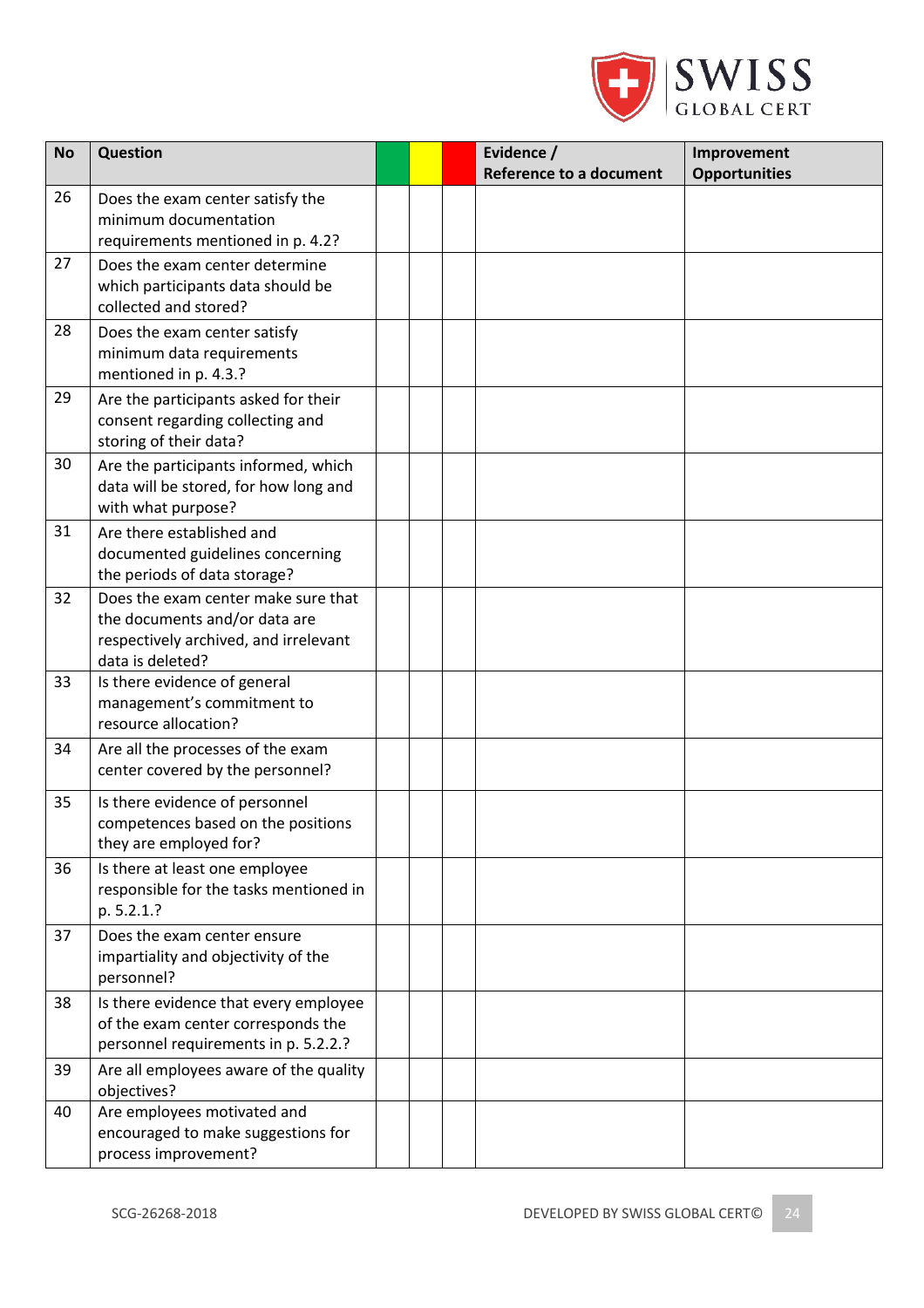

| Improvement          |
|----------------------|
| <b>Opportunities</b> |
|                      |
|                      |
|                      |
|                      |
|                      |
|                      |
|                      |
|                      |
|                      |
|                      |
|                      |
|                      |
|                      |
|                      |
|                      |
|                      |
|                      |
|                      |
|                      |
|                      |
|                      |
|                      |
|                      |
|                      |
|                      |
|                      |
|                      |
|                      |
|                      |
|                      |
|                      |
|                      |
|                      |
|                      |
|                      |
|                      |
|                      |
|                      |
|                      |
|                      |
|                      |
|                      |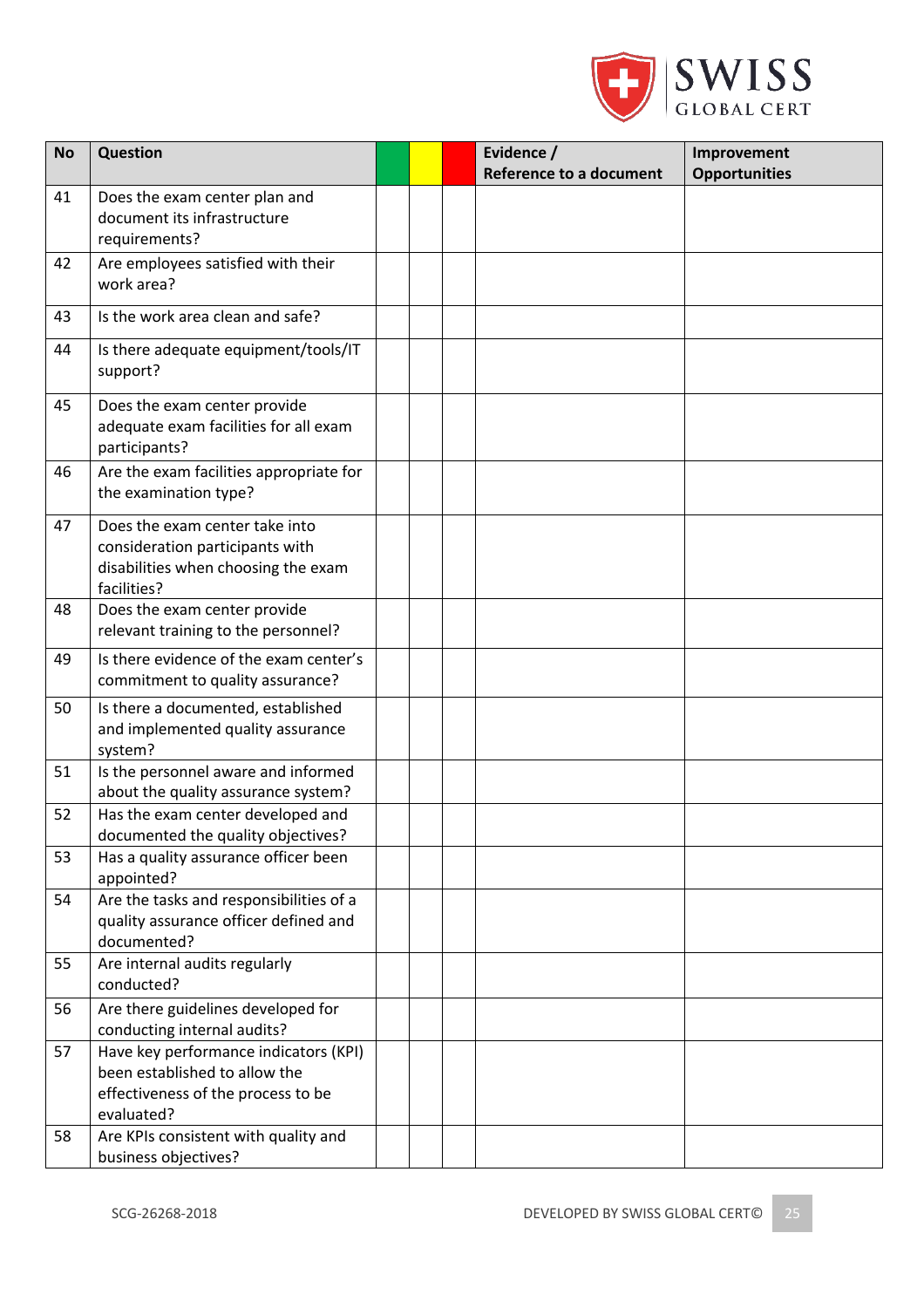

| <b>No</b> | <b>Question</b>                                                                                                                                                                              |  | Evidence /<br><b>Reference to a document</b> | Improvement<br><b>Opportunities</b> |
|-----------|----------------------------------------------------------------------------------------------------------------------------------------------------------------------------------------------|--|----------------------------------------------|-------------------------------------|
| 59        | Do KPIs measure the dimensions<br>mentioned in p.6.4?                                                                                                                                        |  |                                              |                                     |
| 60        | Are the processes monitored,<br>measured, analyzed and improved?                                                                                                                             |  |                                              |                                     |
| 61        | Are the KPIs measured and analyzed<br>annually?                                                                                                                                              |  |                                              |                                     |
| 62        | Has the exam center established and<br>implemented procedures to manage<br>and control documentations and<br>records with regard to their<br>confidentiality, integrity and<br>availability? |  |                                              |                                     |
| 63        | What principles does the exam center<br>use in order to assure confidentiality,<br>integrity and availability of the<br>documents and records?                                               |  |                                              |                                     |
| 64        | Has the exam center developed and<br>established data protection policies<br>considering the scope of its activities?                                                                        |  |                                              |                                     |
| 65        | Are the data protection policies<br>communicated with all the employees<br>of the exam center?                                                                                               |  |                                              |                                     |
| 66        | Is there evidence of the employees'<br>and third parties' commitment to data<br>protection policies?                                                                                         |  |                                              |                                     |
| 67        | Did the exam center appoint an<br>employee whose main or additional<br>tasks and responsibilities concern data<br>protection?                                                                |  |                                              |                                     |
| 68        | Are the tasks and responsibilities of<br>this employee defined and<br>documented?                                                                                                            |  |                                              |                                     |
| 69        | Do the data protection policies of the<br>exam center contain guidelines<br>regarding the points mentioned in p.<br>6.6.?                                                                    |  |                                              |                                     |
| 70        | Do the data protection policies of the<br>exam center contain legal justification<br>regarding the data, its processing and<br>storage?                                                      |  |                                              |                                     |
| 71        | Are the participants informed about<br>the data protection policies with<br>regard to the points mentioned in p.<br>6.6.?                                                                    |  |                                              |                                     |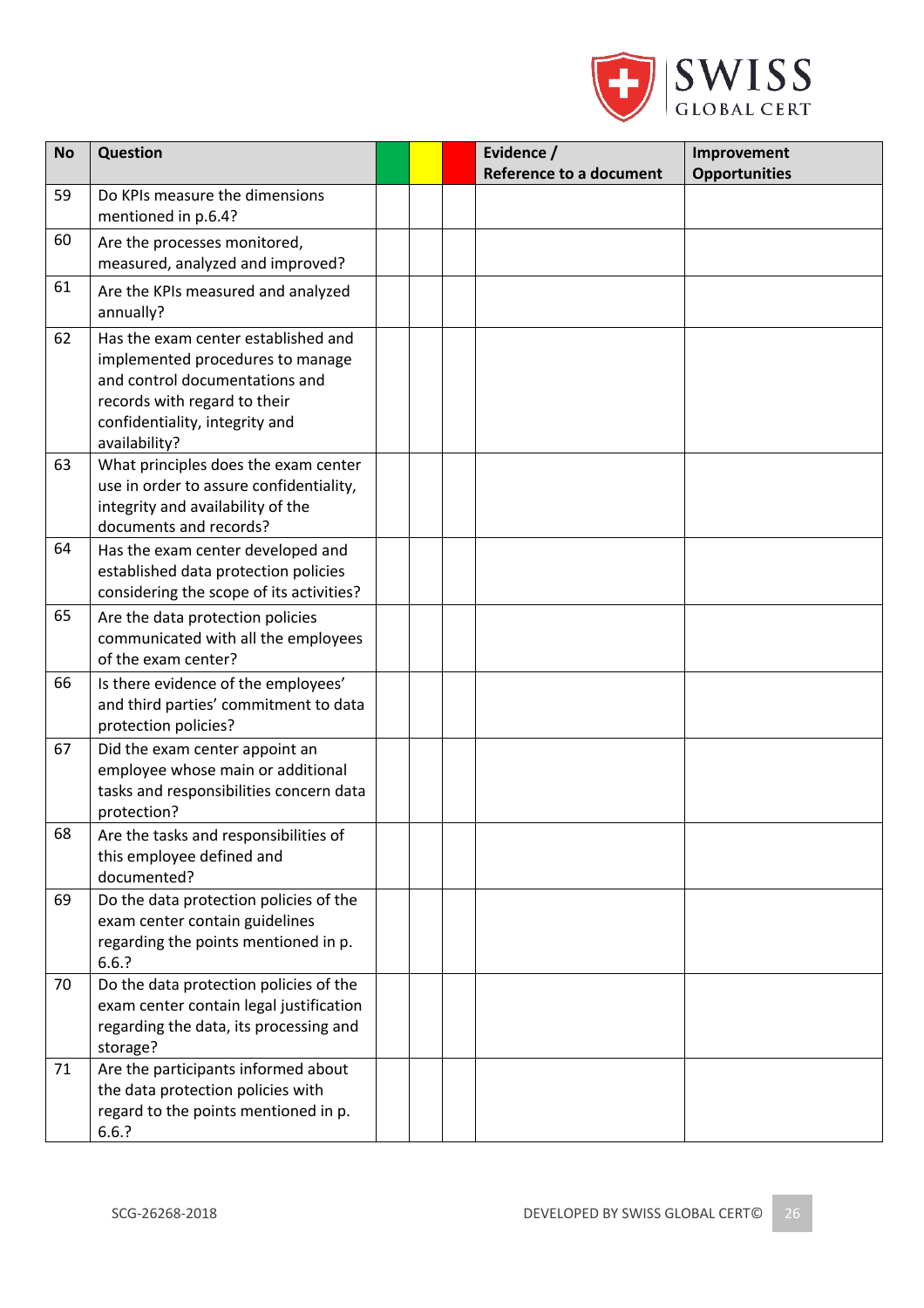

| <b>No</b> | <b>Question</b>                                                               |  | Evidence /<br><b>Reference to a document</b> | Improvement<br><b>Opportunities</b> |
|-----------|-------------------------------------------------------------------------------|--|----------------------------------------------|-------------------------------------|
| 72        | Are there procedures established in                                           |  |                                              |                                     |
|           | order to facilitate the participant's                                         |  |                                              |                                     |
|           | wish to:                                                                      |  |                                              |                                     |
|           | receive the copy of their data                                                |  |                                              |                                     |
|           | object or restrict the                                                        |  |                                              |                                     |
|           | processing of the data                                                        |  |                                              |                                     |
|           | update or delete their data?                                                  |  |                                              |                                     |
| 73        | Are the consents given by the                                                 |  |                                              |                                     |
|           | participants with regard to collecting,                                       |  |                                              |                                     |
|           | processing and storing their data                                             |  |                                              |                                     |
|           | archived or stored in paper, electronic                                       |  |                                              |                                     |
|           | or other form?                                                                |  |                                              |                                     |
| 74        | Can the participants withdraw their                                           |  |                                              |                                     |
|           | consent for collecting, processing and                                        |  |                                              |                                     |
|           | storing their data entirely as well as                                        |  |                                              |                                     |
| 75        | partially?                                                                    |  |                                              |                                     |
|           | Are participants data stored securely?                                        |  |                                              |                                     |
| 76        | Do the data protection policies of the                                        |  |                                              |                                     |
|           | exam center provide guidelines for the                                        |  |                                              |                                     |
|           | cases of data breach?                                                         |  |                                              |                                     |
| 77        | Has the exam center established and                                           |  |                                              |                                     |
|           | documented measures to monitor and                                            |  |                                              |                                     |
|           | control the performance of the                                                |  |                                              |                                     |
|           | employees involved in the                                                     |  |                                              |                                     |
| 78        | examination and certification process?<br>Has the exam center established and |  |                                              |                                     |
|           | documented measures to monitor and                                            |  |                                              |                                     |
|           | control the performance of its                                                |  |                                              |                                     |
|           | subcontractors, partners and third                                            |  |                                              |                                     |
|           | parties?                                                                      |  |                                              |                                     |
| 79        | Does the exam center analyze the                                              |  |                                              |                                     |
|           | findings resulting from its quality                                           |  |                                              |                                     |
|           | policy and procedures?                                                        |  |                                              |                                     |
| 80        | Is there evidence of the exam center's                                        |  |                                              |                                     |
|           | commitment to the continual                                                   |  |                                              |                                     |
|           | improvement process?                                                          |  |                                              |                                     |
| 81        | Where opportunities for improvement                                           |  |                                              |                                     |
|           | have been implemented, have the                                               |  |                                              |                                     |
|           | action(s) taken been demonstrated as                                          |  |                                              |                                     |
|           | effective?                                                                    |  |                                              |                                     |
| 82        | Are all process participants                                                  |  |                                              |                                     |
|           | encouraged to be involved in                                                  |  |                                              |                                     |
|           | identifying improvements?                                                     |  |                                              |                                     |